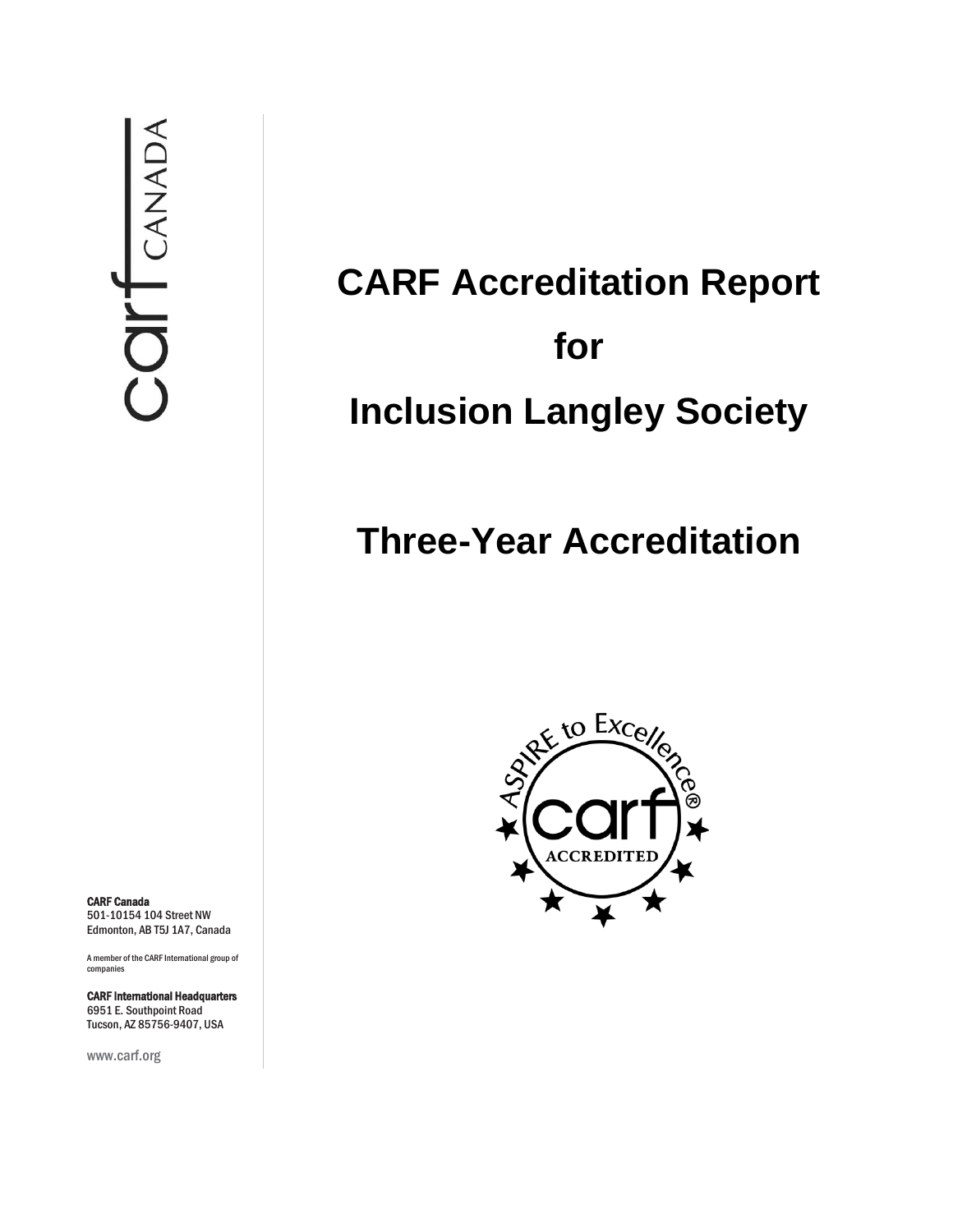## **Contents**

[Executive Summary](#page-3-0) [Survey Details](#page-4-0) **[Survey Participants](#page-4-1) [Survey Activities](#page-4-2)** [Program\(s\)/Service\(s\) Surveyed](#page-5-0) [Representations and Constraints](#page-5-1) **[Survey Findings](#page-5-2)** [Program\(s\)/Service\(s\) by Location](#page-27-0)

## **About CARF**

CARF is an independent, non-profit accreditor of health and human services, enhancing the lives of persons served worldwide.

The accreditation process applies CARF's internationally recognized standards during a site survey conducted by peer surveyors. Accreditation, however, is an ongoing process that distinguishes a provider's service delivery and signals to the public that the provider is committed to continuous performance improvement, responsive to feedback, and accountable to the community and its other stakeholders.

CARF accreditation promotes providers' demonstration of value and Quality Across the Lifespan® of millions of persons served through application of rigorous organizational and program standards organized around the ASPIRE to Excellence® continuous quality improvement framework. CARF accreditation has been the recognized benchmark of quality health and human services for more than 50 years.

For more information or to contact CARF, please visit [www.carf.org/contact-us.](http://www.carf.org/contact-us)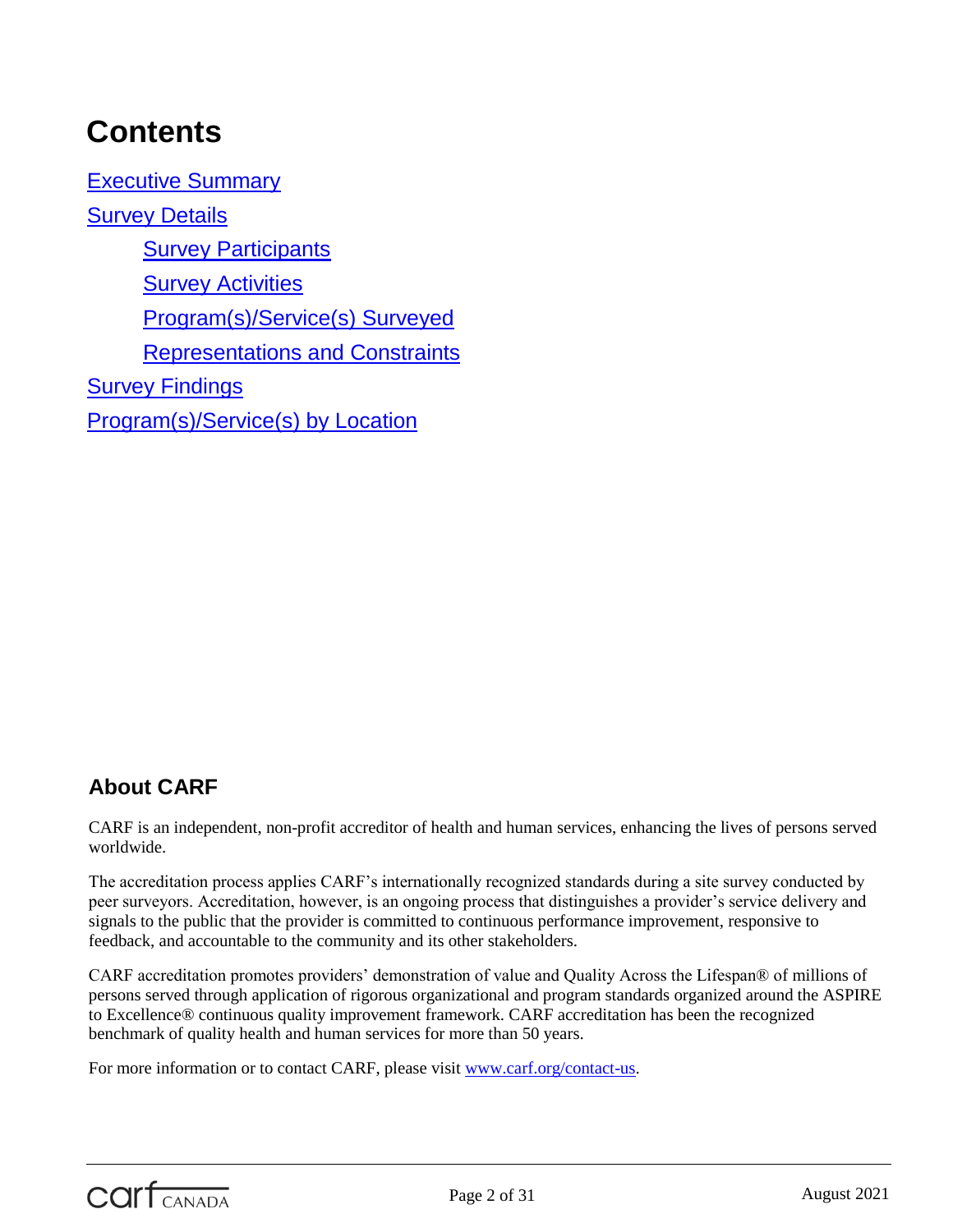#### **Organization**

Inclusion Langley Society 23535 44th Avenue Langley BC V2Z 2V2 CANADA

#### **Organizational Leadership**

Daniel Collins, Chief Executive Officer

#### **Survey Number**

142864

#### **Survey Date(s)**

June 7, 2021–June 9, 2021

#### **Surveyor(s)**

George J. Molano, DESS Administrative Patrick Herbst, DESS Program Cherie Montgomery, DESS Program Twyla Hodges, DESS Program

#### **Program(s)/Service(s) Surveyed**

Community Employment Services: Employment Supports Community Employment Services: Job Development Community Housing Community Integration Host Family/Shared Living Services Respite Services Services for Children and Youth: Child and Adolescent Services Services for Children and Youth: Early Intervention Services Supported Living

#### **Previous Survey**

June 27, 2018–June 29, 2018 Three-Year Accreditation

### **Accreditation Decision**

**Three-Year Accreditation Expiration: June 30, 2024**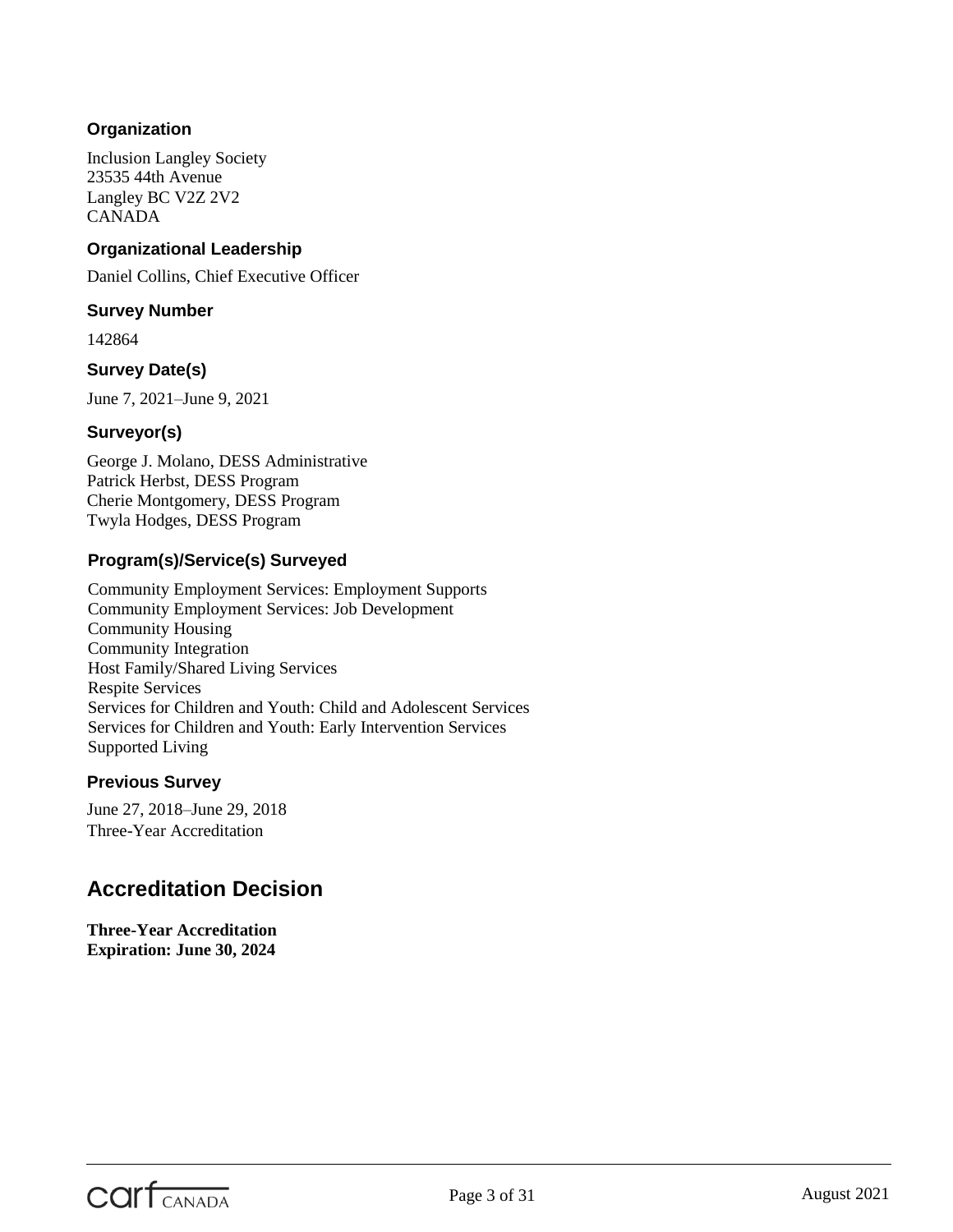## <span id="page-3-0"></span>**Executive Summary**

This report contains the findings of CARF's site survey of Inclusion Langley Society conducted June 7, 2021–June 9, 2021. This report includes the following information:

- Documentation of the accreditation decision and the basis for the decision as determined by CARF's consideration of the survey findings.
- Identification of the specific program(s)/service(s) and location(s) to which this accreditation decision applies.
- Identification of the CARF surveyor(s) who conducted the survey and an overview of the CARF survey process and how conformance to the standards was determined.
- **Feedback on the organization's strengths and recognition of any areas where the organization demonstrated** exemplary conformance to the standards.
- Documentation of the specific sections of the CARF standards that were applied on the survey.
- Recommendations for improvement in any areas where the organization did not meet the minimum requirements to demonstrate full conformance to the standards.
- Any consultative suggestions documented by the surveyor(s) to help the organization improve its program(s)/service(s) and business operations.

## **Accreditation Decision**

On balance, Inclusion Langley Society demonstrated substantial conformance to the standards. Inclusion Langley Society (ILS) provides services to both adults and children in a wide array of service models. The organization has an experienced leadership team that has established a strong culture based upon person-centred principles. A comprehensive strategic plan is in place, and input from stakeholders is regularly captured and analyzed. ILS has maintained a stable financial position despite funding challenges. There is a risk management plan in place designed to identify risk exposure and neutralize potential impacts. Health and safety is addressed by a committee that meets regularly to review health and safety issues and introduce corrective action. There are processes to review potential employees in terms of verification of credentials and background checks. ILS has developed a technology plan that includes inventory of current assets and plans for future technological resources. The rights of the person served are regularly reviewed, and formal complaints are analyzed for trends. ILS uses two databases to capture data on the person served, which afford ILS the ability to analyze service delivery performance and construct improvement tactics. There are only a few opportunities for improvement noted in this report, including a documented quarterly review of billing in the daycare program and enhancing consistency in the individualized service plans for the persons served in supported living.

Inclusion Langley Society appears likely to maintain and/or improve its current method of operation and demonstrates a commitment to ongoing quality improvement. Inclusion Langley Society is required to submit a post-survey Quality Improvement Plan (QIP) to CARF that addresses all recommendations identified in this report.

**Inclusion Langley Society has earned a Three-Year Accreditation.** The leadership team and staff are complimented and congratulated for this achievement. In order to maintain this accreditation, throughout the term of accreditation, the organization is required to:

- Submit annual reporting documents and other required information to CARF, as detailed in the Accreditation Policies and Procedures section in the standards manual.
- Maintain ongoing conformance to CARF's standards, satisfy all accreditation conditions, and comply with all accreditation policies and procedures, as they are published and made effective by CARF.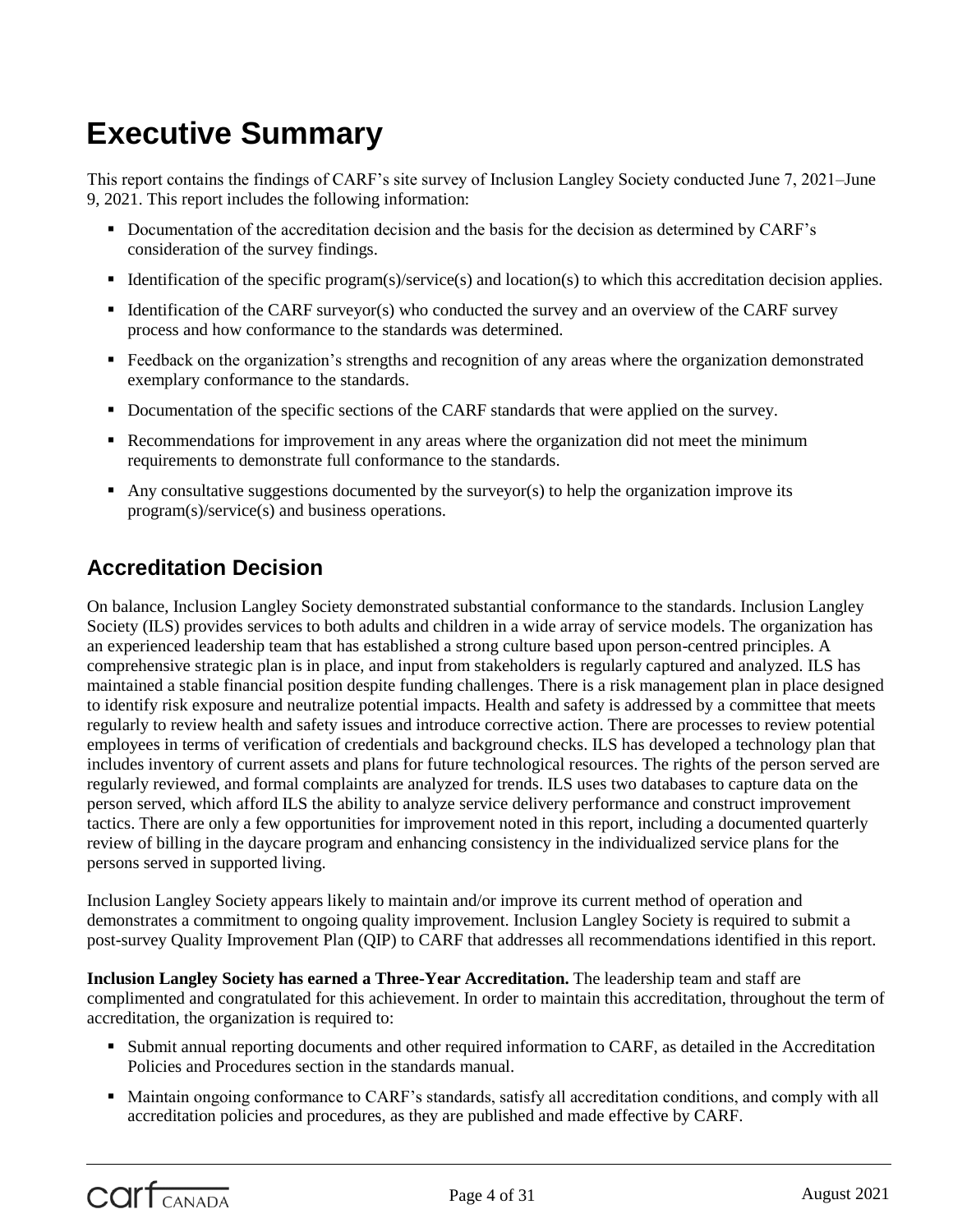## <span id="page-4-0"></span>**Survey Details**

## <span id="page-4-1"></span>**Survey Participants**

The survey of Inclusion Langley Society was conducted by the following CARF surveyor(s):

- George J. Molano, DESS Administrative
- Patrick Herbst, DESS Program
- Cherie Montgomery, DESS Program
- Twyla Hodges, DESS Program

CARF considers the involvement of persons served to be vital to the survey process. As part of the accreditation survey for all organizations, CARF surveyors interact with and conduct direct, confidential interviews with consenting current and former persons served in the program(s)/service(s) for which the organization is seeking accreditation. In addition, as applicable and available, interviews may be conducted with family members and/or representatives of the persons served such as guardians, advocates, or members of their support system.

Interviews are also conducted with individuals associated with the organization, as applicable, which may include:

- The organization's leadership, such as board members, executives, owners, and managers.
- Business unit resources, such as finance and human resources.
- **Personnel who serve and directly interact with persons served in the program(s)/service(s) for which the** organization is seeking accreditation.
- Other stakeholders, such as referral sources, payers, insurers, and fiscal intermediaries.
- Community constituents and governmental representatives.

### <span id="page-4-2"></span>**Survey Activities**

Achieving CARF accreditation involves demonstrating conformance to the applicable CARF standards, evidenced through observable practices, verifiable results over time, and comprehensive supporting documentation. The survey of Inclusion Langley Society and its program(s)/service(s) consisted of the following activities:

- Confidential interviews and direct interactions, as outlined in the previous section.
- Direct observation of the organization's operations and service delivery practices.
- Observation of the organization's location(s) where services are delivered.
- Review of organizational documents, which may include policies; plans; written procedures; promotional materials; governing documents, such as articles of incorporation and bylaws; financial statements; and other documents necessary to determine conformance to standards.
- Review of documents related to program/service design, delivery, outcomes, and improvement, such as program descriptions, records of services provided, documentation of reviews of program resources and services conducted, and program evaluations.
- Review of records of current and former persons served.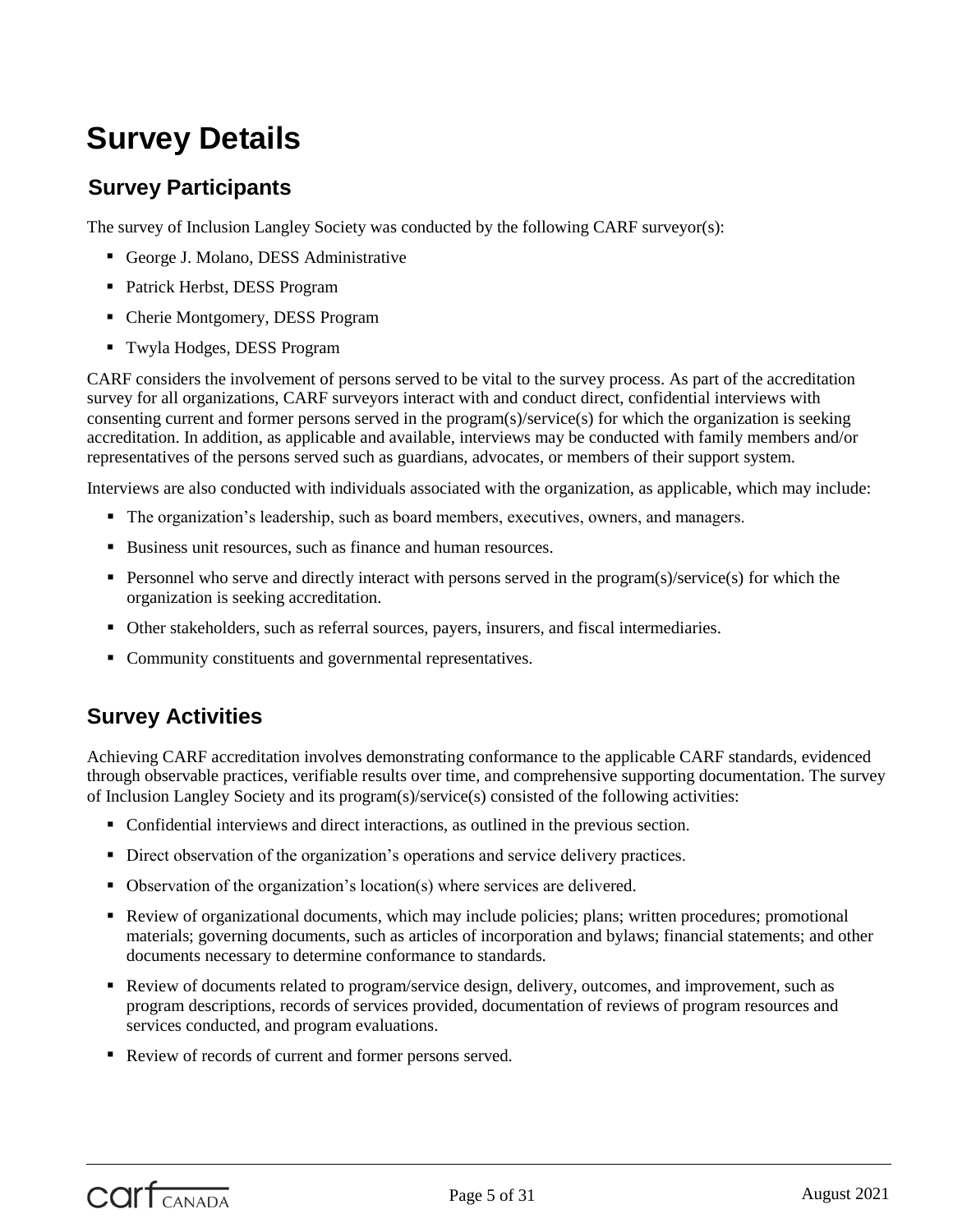## <span id="page-5-0"></span>**Program(s)/Service(s) Surveyed**

The survey addressed by this report is specific to the following program(s)/service(s):

- Community Employment Services: Employment Supports
- **Community Employment Services: Job Development**
- Community Housing
- Community Integration
- Host Family/Shared Living Services
- **Respite Services**
- Services for Children and Youth: Child and Adolescent Services
- Services for Children and Youth: Early Intervention Services
- Supported Living

A list of the organization's accredited program(s)/service(s) by location is included at the end of this report.

### <span id="page-5-1"></span>**Representations and Constraints**

The accreditation decision and survey findings contained in this report are based on an on-balance consideration of the information obtained by the surveyor(s) during the site survey. Any information that was unavailable, not presented, or outside the scope of the survey was not considered and, had it been considered, may have affected the contents of this report. If at any time CARF subsequently learns or has reason to believe that the organization did not participate in the accreditation process in good faith or that any information presented was not accurate, truthful, or complete, CARF may modify the accreditation decision, up to and including revocation of accreditation.

## <span id="page-5-2"></span>**Survey Findings**

This report provides a summary of the organization's strengths and identifies the sections of the CARF standards that were applied on the survey and the findings in each area. In conjunction with its evaluation of conformance to the specific program/service standards, CARF assessed conformance to its business practice standards, referred to as Section 1. ASPIRE to Excellence, which are designed to support the delivery of the program(s)/service(s) within a sound business operating framework to promote long-term success.

The specific standards applied from each section vary based on a variety of factors, including, but not limited to, the scope(s) of the program(s)/service(s), population(s) served, location(s), methods of service delivery, and survey type. Information about the specific standards applied on each survey is included in the standards manual and other instructions that may be provided by CARF.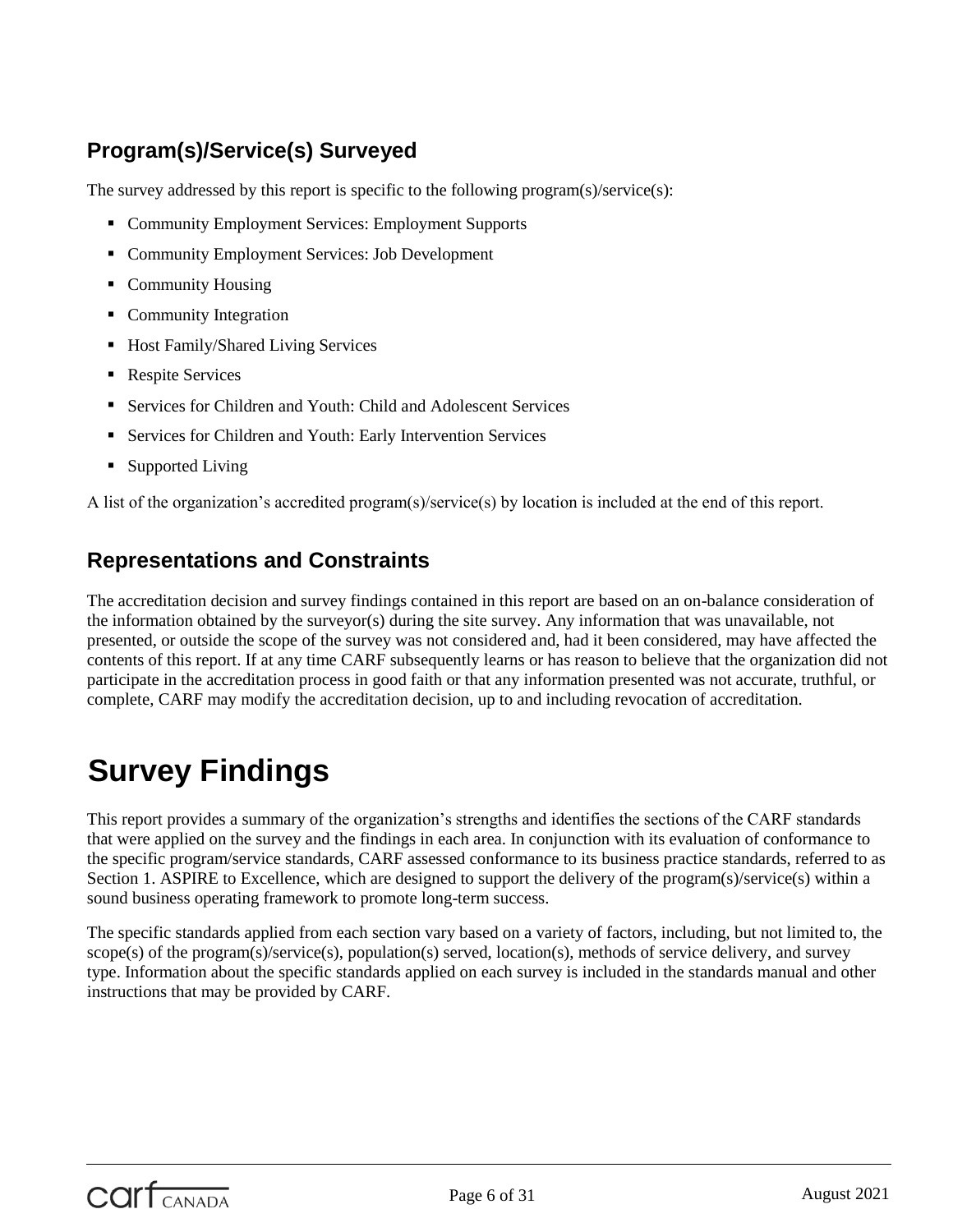## **Areas of Strength**

CARF found that Inclusion Langley Society demonstrated the following strengths:

- ILS has an experienced leadership team that has developed a culture committed to advancing person-centred principles in all of its service delivery models.
- ILS has developed a comprehensive strategic plan that sets five-year goals. The goals are then broken down into tactical steps with measurable objectives that are addressed on an annual cycle. This approach keeps the strategic vision of ILS as an active roadmap for strategic development.
- ILS has developed a performance measurement and management system that provides the leadership with a wide array of key quality indicators. This robust system affords ILS the ability to extract performance data easily and quickly. ILS utilizes the data as a basis for introducing improvement strategies.
- **Perhaps the most salient characteristic of ILS is its unwavering commitment to ensuring that all service models** are driven by person-centred tenets. This approach is reflected in the way in which service models have been structured in innovative ways.
- ILS avoids a silo mentality and cross-trains its staff members in order to ensure continuity of care and staff retention. Realizing that the needs of the persons served can place a psychological burden on staff members, ILS trains staff members from different programs to fill in for one another. This has allowed the managers to move employees after a period of time, ensuring that they avoid the prolonged stress that can occur in human services. This also allows the staff members to be moved to cover absences or vacant positions. This multipronged approach, which also includes a fully trained "casual" pool of potential staff members, ensures continuity of care and ensures that the persons served receive high-quality care through a rested, valued, and motivated staff.
- The organization exemplifies a person-centred, caring philosophy in a number of ways. Its person-centred plans are considered living documents and, while these are updated annually, ILS goes above and beyond by ensuring that the goals and needs are updated on a near-constant basis. The person served has a constant voice and is included in all decision making.
- ILS has a high-performance team consisting of members across the organization that focuses on risk management. This team does a tremendous amount of work with policies, safety checks, and safety equipment each year that is well documented in the ShareVision system. One example of this work is the large household and program evacuation kits that have solved many common concerns. These kits are in large, durable containers that are on wheels so that they can easily be moved out of the house or program in an emergency without concerns about the kit's weight. These kits are zip-tied shut and have an attached three-ring binder with all necessary emergency information. This ensures that the kits remain intact until they are needed and makes them easily accessible when an emergency does occur.
- The leadership team partners with other organizations and funders in the region to help guide the development of new services to ensure uniformity and best practices. The team was an active leader in the development of home-sharing services and is now working with partners regarding the use of technology-driven supports.
- The home share program is a shining example of shared living supports. ILS invests a lot of time prior to placement in identifying home share providers that will match the lifestyle of the individual seeking the service. Multiple visits of varying types and lengths are completed, and the organization checks in with the home share provider, the person served, and the family of the person served each step of the way to ensure that there is still a desire to move forward in the process. Once the placement occurs, regular check-ins occur to ensure that all parties in the family are comfortable and blending well. The family members, home share providers, and persons served all reported high satisfaction with the service and a high level of support from the organization to ensure their success.

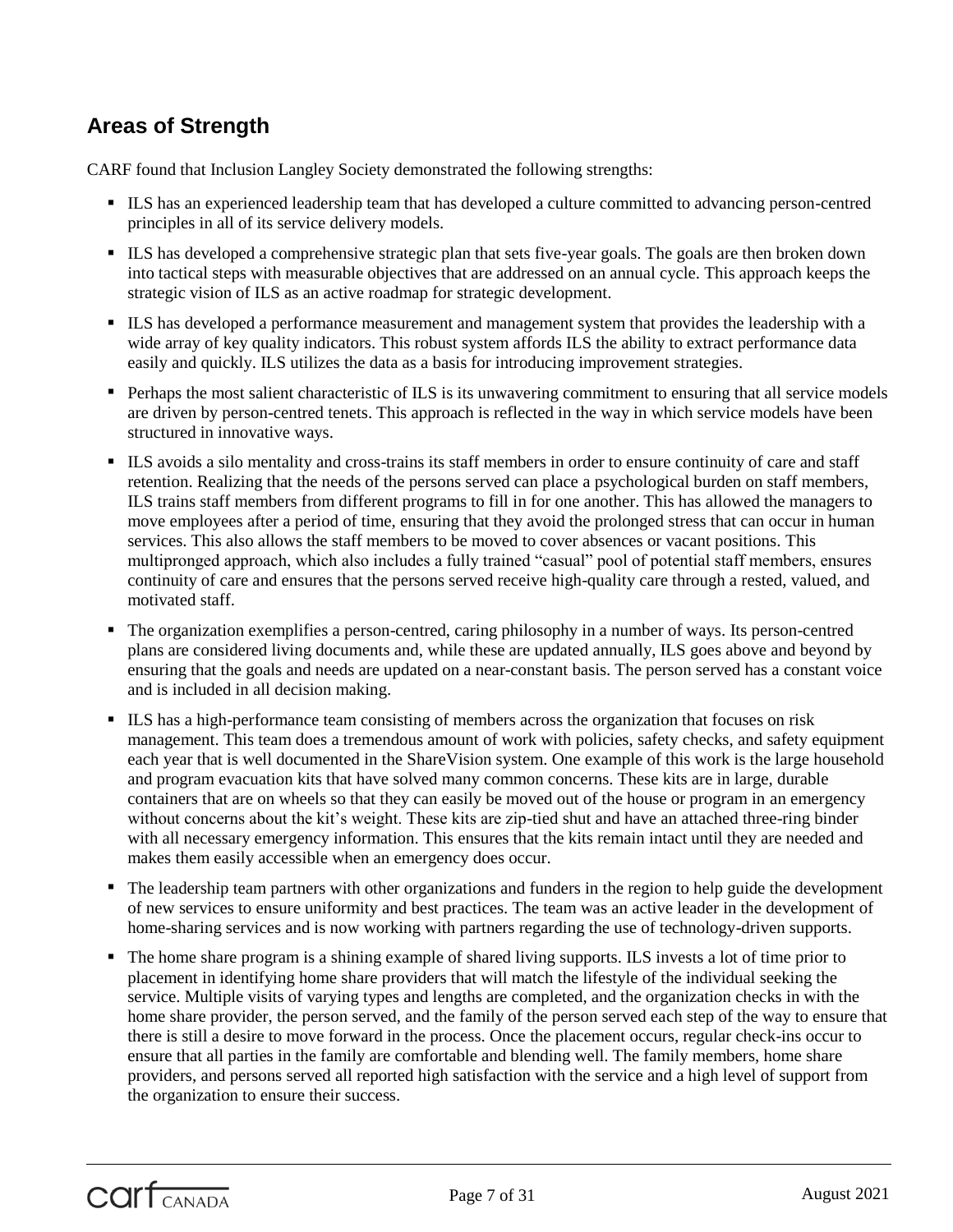- Community partnerships highly praised ILS for its commitment to the persons served, their families, and the community. One community partner stated that ILS has provided it with the tools and "ability to transform the facility to be all inclusive." Another partner stated that ILS is always advocating for additional funding and is innovative and creative in enhancing services to the persons served, those not yet receiving services, and the community at large. The partners said that ILS inspires others to be innovative and "make you want to be better." The families know that they can turn to ILS and receive the support they need. The staff members give their all, and they maintain contact and are great communicators.
- ILS is very sensitive to cultures and adapts as needed. It is an expert and leader in the industry in innovative approaches to addressing the needs of the persons served. ILS ensures that it provides culturally appropriate toys and artifacts, which lead to a culturally safe environment. It has a "snug play," which is an outside playground that is constantly adapting. It is one of the first in western Canada. ILS also provides a Snoezelen® room, playgroups for different ages and abilities, resource groups for families that include inviting sleep specialists in, car seat safety classes, dad groups, etc. Often times, these groups are available to the persons served and to those not yet receiving services. There was an intentional purchase of furniture in the children's programs when the organization recognized how the furniture would affect and benefit the children receiving services.
- ILS provides an environment for the staff members to develop unique ideas, build a program around those ideas, and share these ideas with others. The staff members have developed numerous tools, including Roots of Empathy. This is a program that goes into schools and introduces children to empathy. ILS plans to share this program with the world at the ZERO TO THREE Annual Conference in October. Another such tool is the Talk to Me, Play with Me, Carry Me program, which teaches parents how to intertwine their use of technology with positive communication and interaction with their children. One community partner shared that ILS creates brochures for the young children transitioning into the school system from daycare. The brochure describes each individual child, highlighting that child's learning patterns, interests, etc. This provides a new teacher with a huge advantage in ensuring that the child has a smooth transition on this new adventure.
- The organization is commended for the work it has done during the COVID-19 pandemic to ensure that the persons served have maintained contact with community supports and peers. The organization also kept working on developing new employment opportunities, assisting persons served with maintaining their employment, and stepping in when families needed additional support, even though it went above budget allowances. Although others may have slowed down providing services during the pandemic, ILS has continued to provide its high level of services and enhanced programs, all while ensuring the safety of the staff members and the persons served.

## **Opportunities for Quality Improvement**

The CARF survey process identifies opportunities for continuous improvement, a core concept of "aspiring to excellence." This section of the report lists the sections of the CARF standards that were applied on the survey, including a description of the business practice area and/or the specific program(s)/service(s) surveyed and a summary of the key areas addressed in that section of the standards.

In this section of the report, a recommendation identifies any standard for which CARF determined that the organization did not meet the minimum requirements to demonstrate full conformance. All recommendations must be addressed in a QIP submitted to CARF.

In addition, consultation may be provided for areas of or specific standards where the surveyor(s) documented suggestions that the organization may consider to improve its business or service delivery practices. Note that consultation may be offered for areas of specific standards that do not have any recommendations. Such consultation does not indicate non-conformance to the standards; it is intended to offer ideas that the organization might find helpful in its ongoing quality improvement efforts. The organization is not required to address consultation.

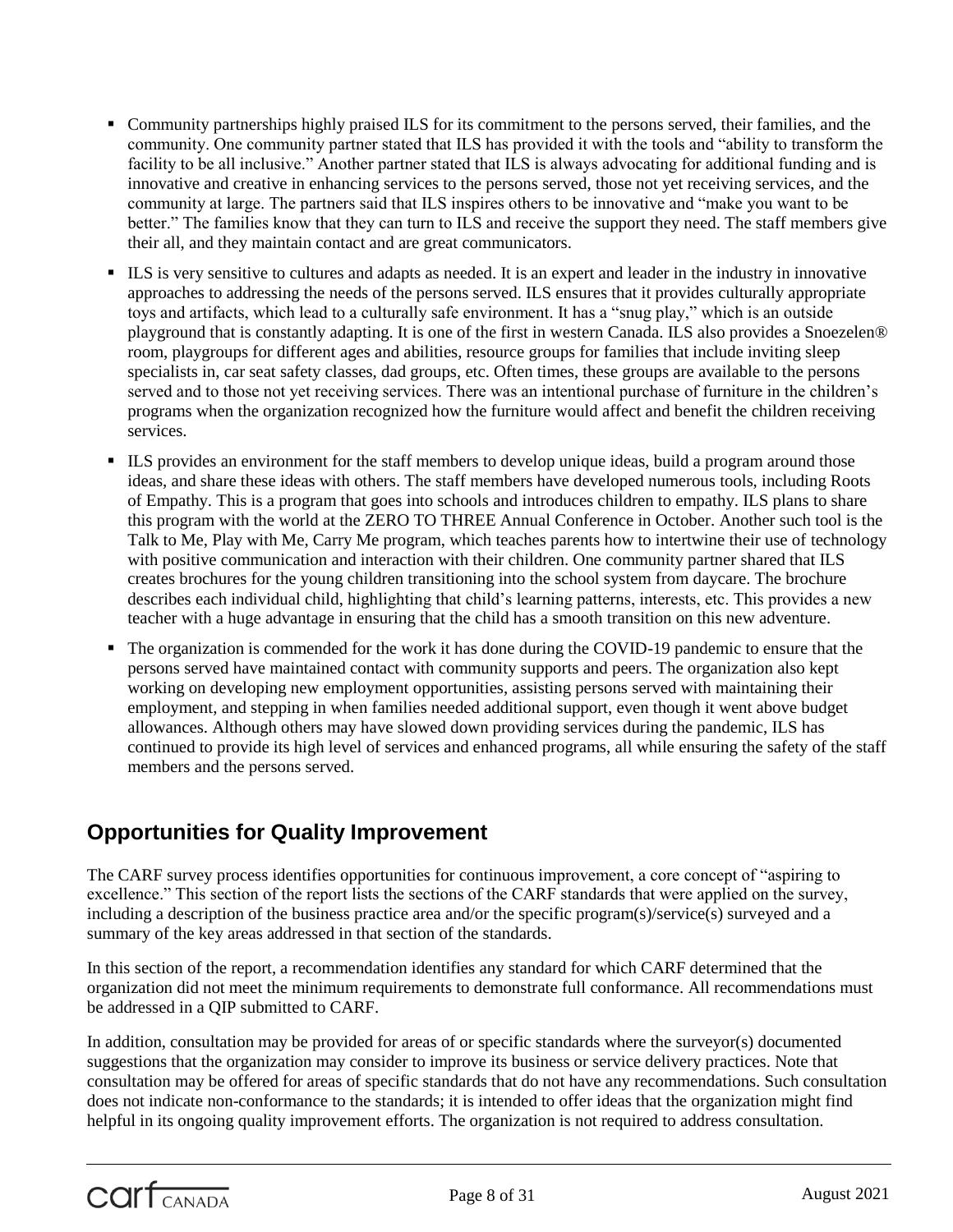When CARF surveyors visit an organization, their role is that of independent peer reviewers, and their goal is not only to gather and assess information to determine conformance to the standards, but also to engage in relevant and meaningful consultative dialogue. Not all consultation or suggestions discussed during the survey are noted in this report. The organization is encouraged to review any notes made during the survey and consider the consultation or suggestions that were discussed.

During the process of preparing for a CARF accreditation survey, an organization may conduct a detailed selfassessment and engage in deliberations and discussions within the organization as well as with external stakeholders as it considers ways to implement and use the standards to guide its quality improvement efforts. The organization is encouraged to review these discussions and deliberations as it considers ways to implement innovative changes and further advance its business and service delivery practices.

## **Section 1. ASPIRE to Excellence®**

## **1.A. Leadership**

#### **Description**

CARF-accredited organizations identify leadership that embraces the values of accountability and responsibility to the individual organization's stated mission. The leadership demonstrates corporate social responsibility.

#### **Key Areas Addressed**

- Leadership structure and responsibilities
- Person-centred philosophy
- Organizational guidance
- Leadership accessibility
- Cultural competency and diversity
- Corporate responsibility
- Organizational fundraising, if applicable

#### **Recommendations**

There are no recommendations in this area.

#### **Consultation**

 The organization might consider how a discussion of its core values could be included as an integral part of the interview process for employee candidates. There are many studies that conclude that the future success of employees is linked to how closely the employee's values align with those of the organization.

## **1.C. Strategic Planning**

#### **Description**

CARF-accredited organizations establish a foundation for success through strategic planning focused on taking advantage of strengths and opportunities and addressing weaknesses and threats.

#### **Key Areas Addressed**

- Environmental considerations
- Strategic plan development, implementation, and periodic review

#### **Recommendations**

There are no recommendations in this area.

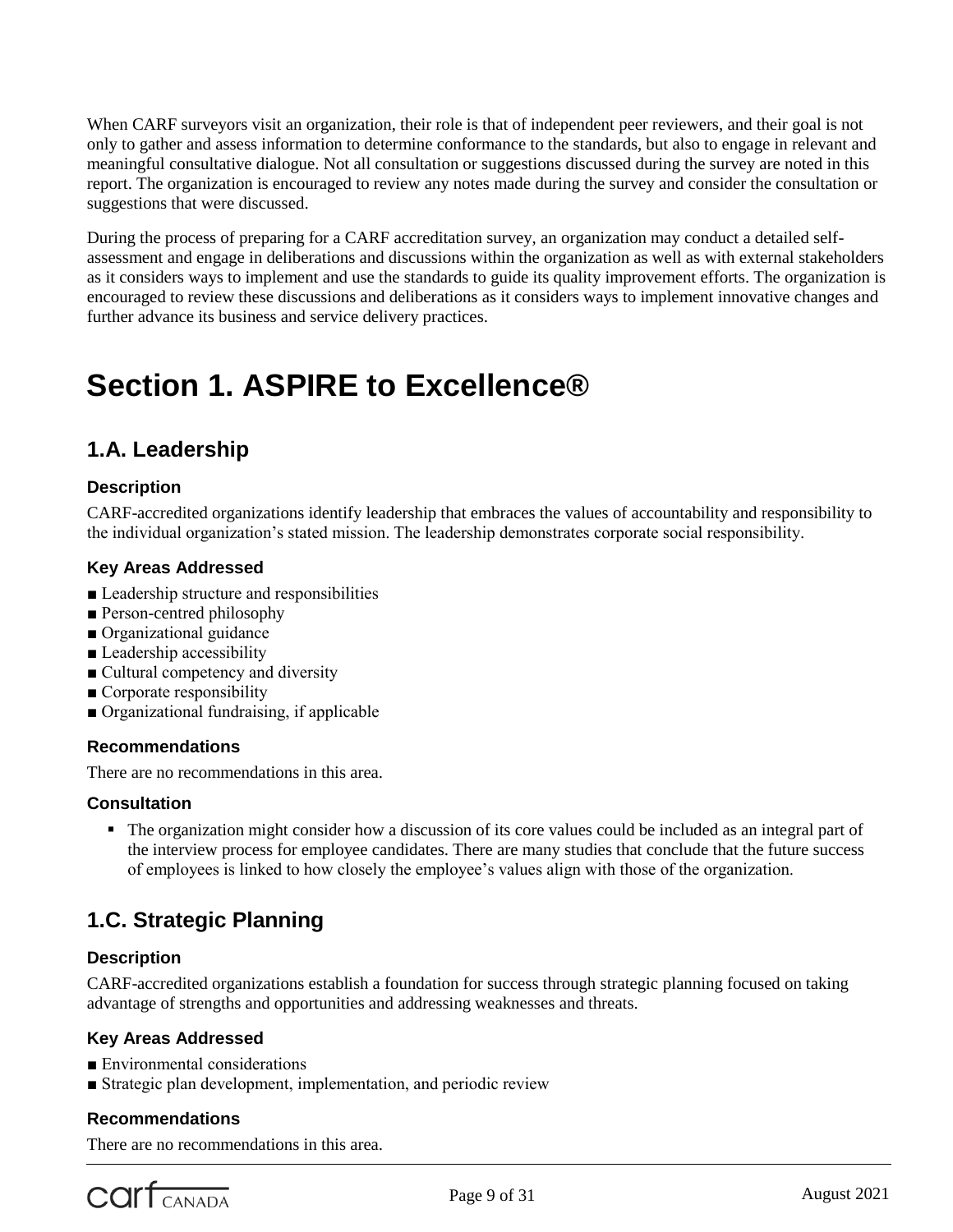## **1.D. Input from Persons Served and Other Stakeholders**

#### **Description**

CARF-accredited organizations continually focus on the expectations of the persons served and other stakeholders. The standards in this subsection direct the organization's focus to soliciting, collecting, analyzing, and using input from all stakeholders to create services that meet or exceed the expectations of the persons served, the community, and other stakeholders.

#### **Key Areas Addressed**

- Collection of input
- Integration of input into business practices and planning

#### **Recommendations**

There are no recommendations in this area.

#### **Consultation**

 The ability to generate and analyze input from the stakeholders can be a key factor in identifying performance improvement opportunities. It is suggested that the organization look into implementing a webbased survey application to collect and analyze feedback from stakeholders.

## **1.E. Legal Requirements**

#### **Description**

CARF-accredited organizations comply with all legal and regulatory requirements.

#### **Key Areas Addressed**

- Compliance with obligations
- Response to legal action
- Confidentiality and security of records

#### **Recommendations**

There are no recommendations in this area.

### **1.F. Financial Planning and Management**

#### **Description**

CARF-accredited organizations strive to be financially responsible and solvent, conducting fiscal management in a manner that supports their mission, values, and performance objectives. Fiscal practices adhere to established accounting principles and business practices. Fiscal management covers daily operational cost management and incorporates plans for long-term solvency.

#### **Key Areas Addressed**

- Budgets
- Review of financial results and relevant factors
- Fiscal policies and procedures

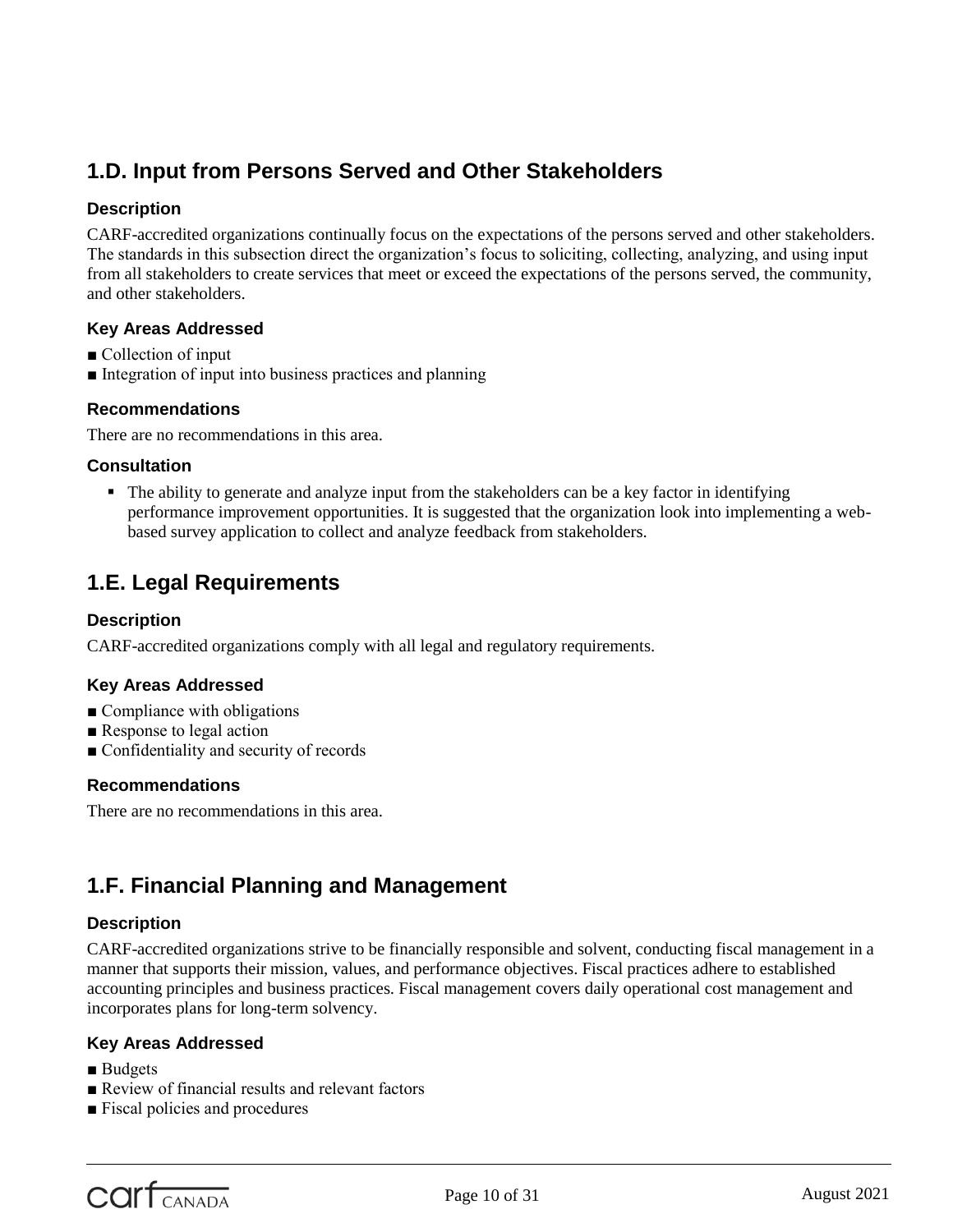- Reviews of bills for services and fee structures, if applicable
- Safeguarding funds of persons served, if applicable
- Review/audit of financial statements

#### **Recommendations**

**1.F.8.a. 1.F.8.b.(1) 1.F.8.b.(2)**

- **1.F.8.b.(3)**
- 
- **1.F.8.b.(4)**

With the exception of the daycare services program, the organization's programs/services are funded through a type of block grant based on a proposed budget that ILS submits to its funding source. It appears that the daycare services might have the potential of reported billing episodes that are not completely accurate. ILS should conduct a documented review of a representative sample of bills of the persons served at least quarterly that addresses whether bills are accurate, trends, areas needing improvement, and actions to be taken.

### **1.G. Risk Management**

#### **Description**

CARF-accredited organizations engage in a coordinated set of activities designed to control threats to their people, property, income, goodwill, and ability to accomplish goals.

#### **Key Areas Addressed**

- Risk management plan implementation and periodic review
- Adequate insurance coverage
- Media relations and social media procedures
- Reviews of contract services

#### **Recommendations**

There are no recommendations in this area.

## **1.H. Health and Safety**

#### **Description**

CARF-accredited organizations maintain healthy, safe, and clean environments that support quality services and minimize risk of harm to persons served, personnel, and other stakeholders.

#### **Key Areas Addressed**

- Competency-based training on safety procedures and practices
- Emergency procedures
- Access to first aid and emergency information
- Critical incidents
- Infection control
- Health and safety inspections

#### **Recommendations**

There are no recommendations in this area.

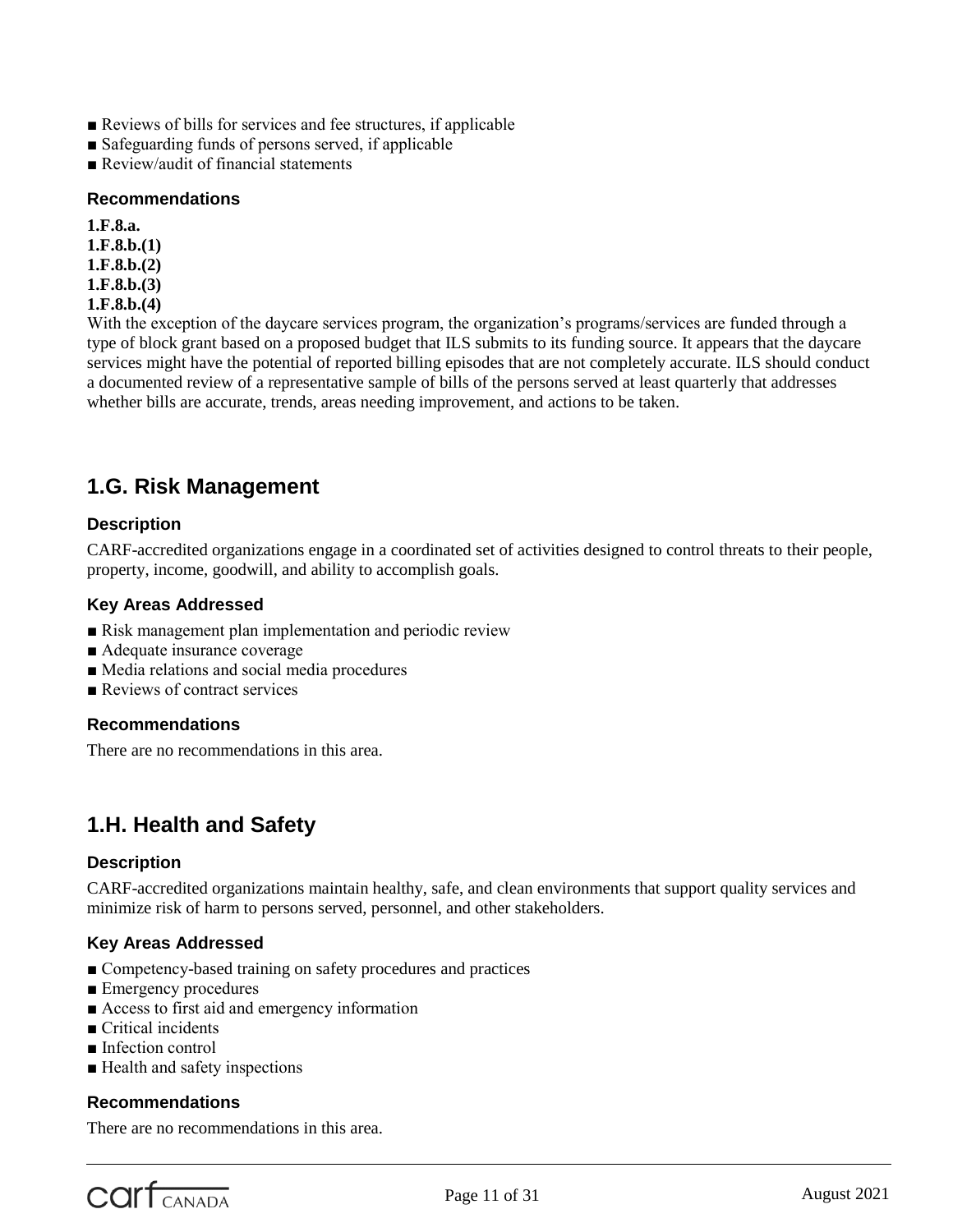## **1.I. Workforce Development and Management**

#### **Description**

CARF-accredited organizations demonstrate that they value their human resources and focus on aligning and linking human resources processes, procedures, and initiatives with the strategic objectives of the organization. Organizational effectiveness depends on the organization's ability to develop and manage the knowledge, skills, abilities, and behavioural expectations of its workforce. The organization describes its workforce, which is often composed of a diverse blend of human resources. Effective workforce development and management promote engagement and organizational sustainability and foster an environment that promotes the provision of services that centre on enhancing the lives of persons served.

#### **Key Areas Addressed**

- Composition of workforce
- Ongoing workforce planning
- Verification of background/credentials/fitness for duty
- Workforce engagement and development
- Performance appraisals
- Succession planning

#### **Recommendations**

There are no recommendations in this area.

## **1.J. Technology**

#### **Description**

Guided by leadership and a shared vision, CARF-accredited organizations are committed to exploring and, within their resources, acquiring and implementing technology systems and solutions that will support and enhance:

- Business processes and practices.
- Privacy and security of protected information.
- Service delivery.
- Performance management and improvement.
- Satisfaction of persons served, personnel, and other stakeholders.

#### **Key Areas Addressed**

- Ongoing assessment of technology and data use
- Technology and system plan implementation and periodic review
- Technology policies and procedures
- Written procedures for the use of information and communication technologies (ICT) in service delivery, if applicable
- ICT instruction and training, if applicable
- Access to ICT information and assistance, if applicable
- Maintenance of ICT equipment, if applicable
- Emergency procedures that address unique aspects of service delivery via ICT, if applicable

#### **Recommendations**

There are no recommendations in this area.

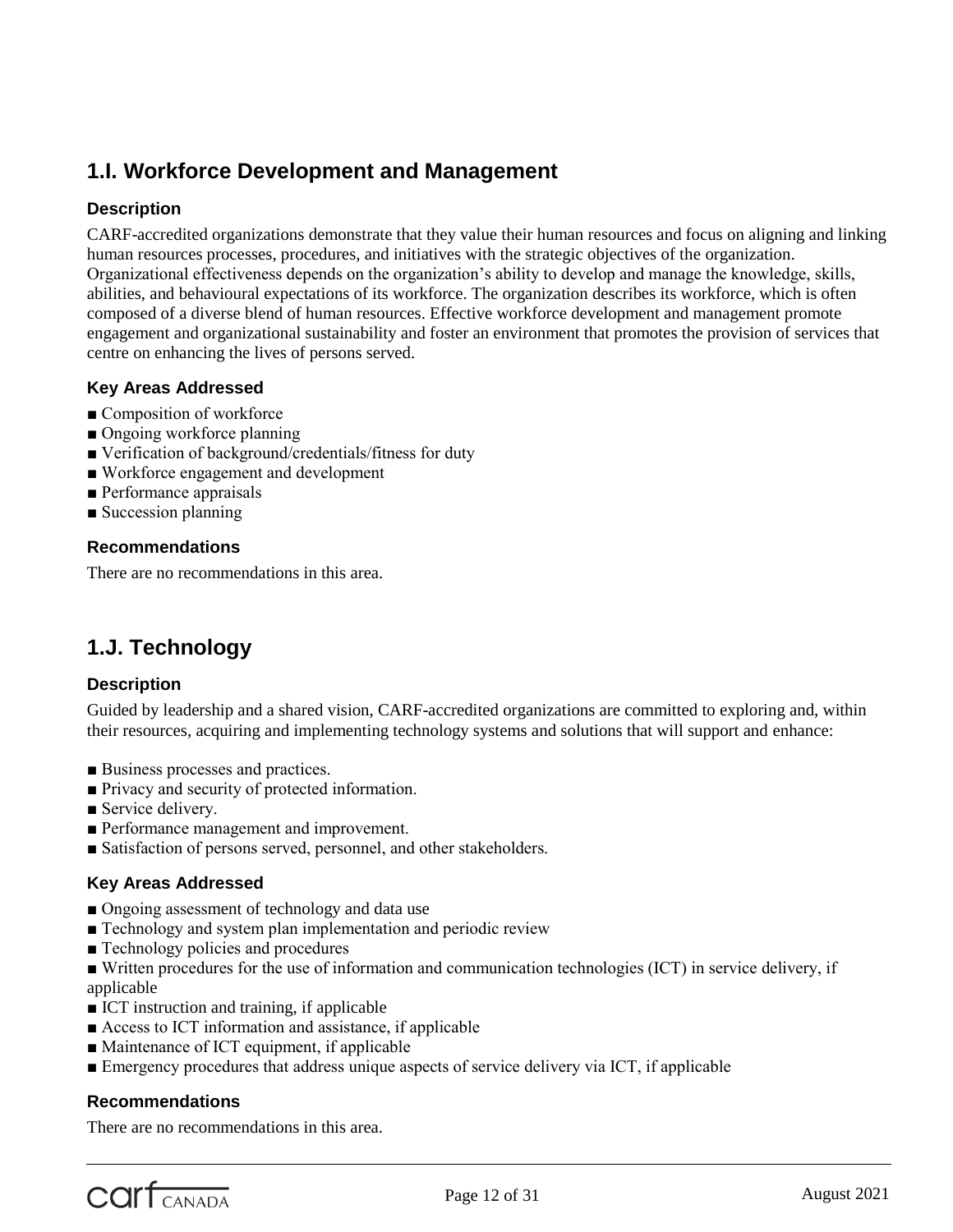#### **Consultation**

 As technology capabilities have expanded, the organization is encouraged to research increased opportunities to apply technology as a tool in service delivery.

## **1.K. Rights of Persons Served**

#### **Description**

CARF-accredited organizations protect and promote the rights of all persons served. This commitment guides the delivery of services and ongoing interactions with the persons served.

#### **Key Areas Addressed**

- Policies that promote rights of persons served
- Communication of rights to persons served
- Formal complaints by persons served

#### **Recommendations**

There are no recommendations in this area.

### **1.L. Accessibility**

#### **Description**

CARF-accredited organizations promote accessibility and the removal of barriers for the persons served and other stakeholders.

#### **Key Areas Addressed**

- Assessment of accessibility needs and identification of barriers
- Accessibility plan implementation and periodic review
- Requests for reasonable accommodations

#### **Recommendations**

There are no recommendations in this area.

### **1.M. Performance Measurement and Management**

#### **Description**

CARF-accredited organizations demonstrate a culture of accountability by developing and implementing performance measurement and management plans that produce information an organization can act on to improve results for the persons served, other stakeholders, and the organization itself.

The foundation for successful performance measurement and management includes:

- Leadership accountability and support.
- Mission-driven measurement.
- A focus on results achieved for the persons served.
- Meaningful engagement of stakeholders.
- An understanding of extenuating and influencing factors that may impact performance.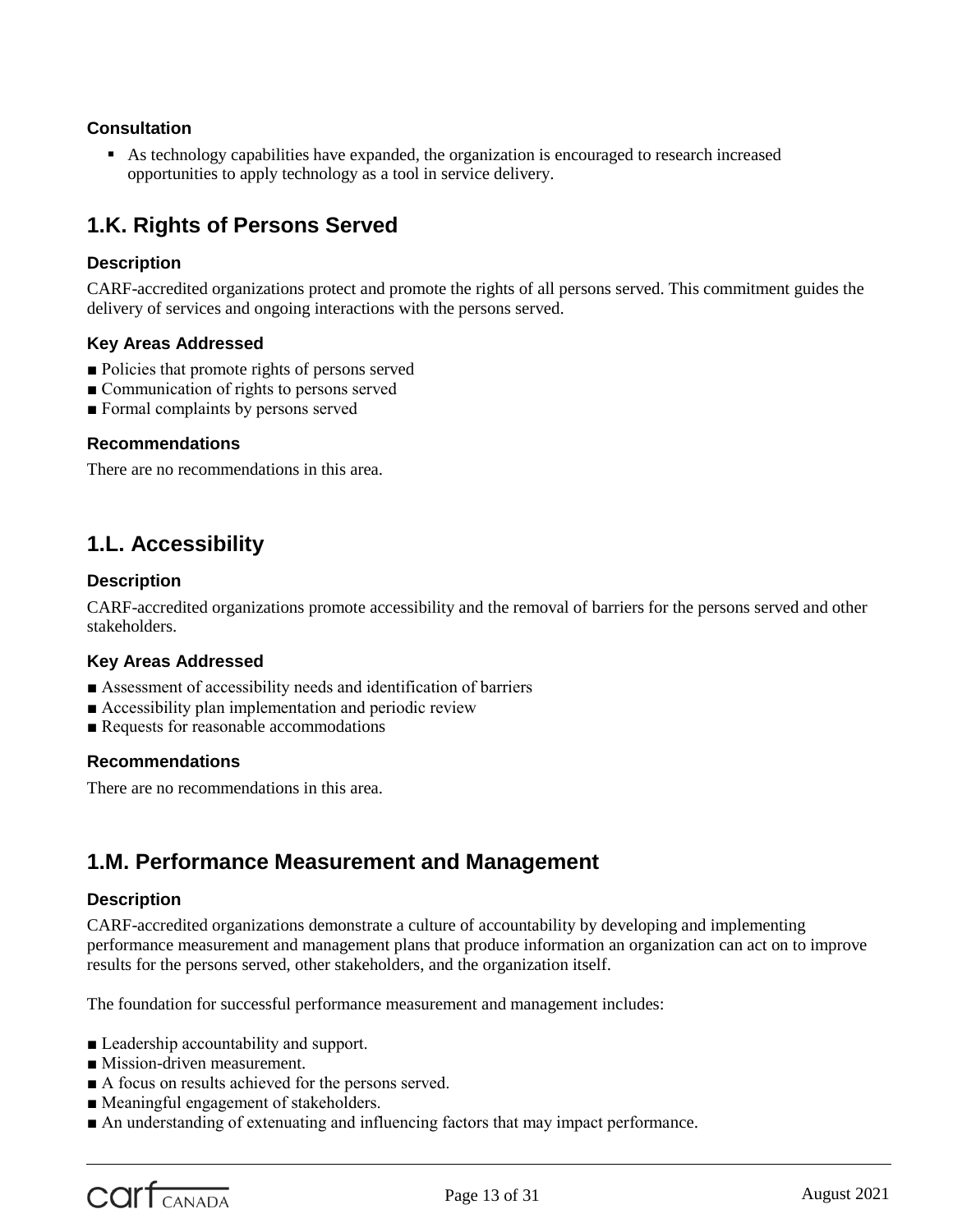- A workforce that is knowledgeable about and engaged in performance measurement and management.
- An investment in resources to implement performance measurement and management.
- Measurement and management of business functions to sustain and enhance the organization.

#### **Key Areas Addressed**

- Leadership accountability for performance measurement and management
- Identification of gaps and opportunities related to performance measurement and management
- Input from stakeholders
- Performance measurement and management plan
- Identification of objectives and performance indicators for service delivery
- Identification of objectives and performance indicators for priority business functions
- Personnel training on performance measurement and management

#### **Recommendations**

There are no recommendations in this area.

#### **Consultation**

 The organization might consider assigning a quality rating for each community inclusion opportunity in order to enhance the measurement of service effectiveness in its performance measurement and management system for community inclusion services. By calculating the quality rating and the time spent in the opportunity, the organization could arrive at a community membership score for each individual.

## **1.N. Performance Improvement**

#### **Description**

CARF-accredited organizations demonstrate a culture of performance improvement through their commitment to proactive and ongoing review, analysis, reflection on their results in both service delivery and business functions, and transparency. The results of performance analysis are used to identify and implement data-driven actions to improve the quality of programs and services and to inform decision making. Performance information that is accurate and understandable to the target audience is shared with persons served, personnel, and other stakeholders in accordance with their interests and needs.

#### **Key Areas Addressed**

- Analysis of service delivery performance
- Analysis of business function performance
- Identification of areas needing performance improvement
- Implementation of action plans
- Use of performance information to improve program/service quality and make decisions
- Communication of performance information

#### **Recommendations**

There are no recommendations in this area.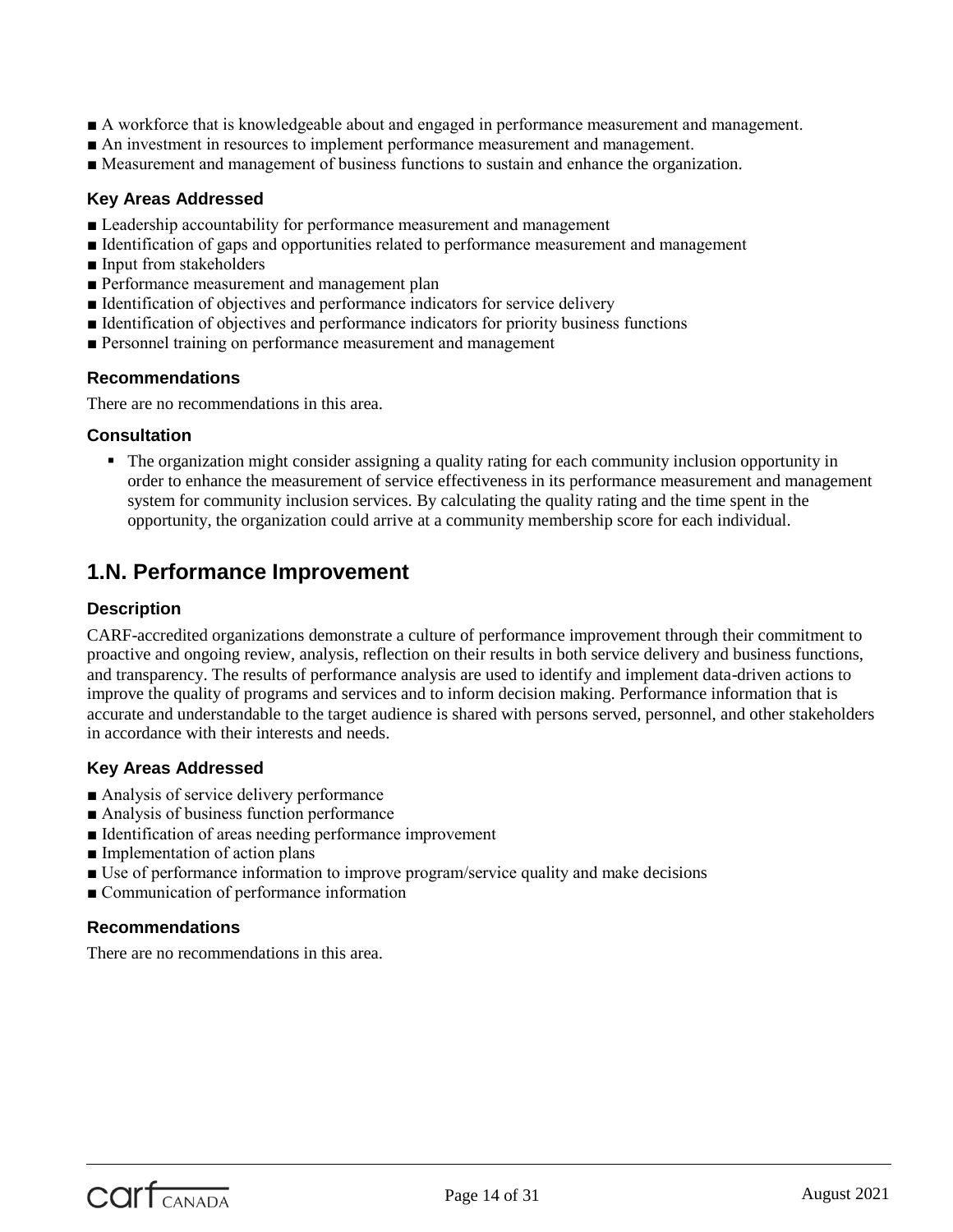## **Section 2. Quality Individualized Services and Supports**

#### **Description**

For an organization to achieve quality services, the persons served are active participants in the planning, implementation, and ongoing review and revision of the services offered. The organization's commitment to quality and the involvement of the persons served spans the entire time that the persons served are involved with services. The service planning process is individualized, establishing goals and measurable objectives that incorporate the unique strengths, abilities, needs, and preferences of the persons served. Services are responsive to the expectations of persons served and their desired outcomes from services, and are relevant to their maximum participation in the environments of their choice.

## **2.A. Program/Service Structure**

#### **Description**

A fundamental responsibility of the organization is to provide a comprehensive program structure. The staffing is designed to maximize opportunities for the persons served to obtain and participate in the services provided.

#### **Key Areas Addressed**

- Services are person centred and individualized
- Persons are given information about the organization's purposes and ability to address desired outcomes
- Documented scope of services shared with stakeholders
- Service delivery based on accepted field practices
- Communication for effective service delivery
- Entrance/exit/transition criteria

#### **Recommendations**

There are no recommendations in this area.

## **2.B. Individual-Centred Service Planning, Design, and Delivery**

#### **Description**

Improvement of the quality of an individual's services/supports requires a focus on the person and/or family served and their identified strengths, abilities, needs, and preferences. The organization's services are designed around the identified needs and desires of the persons served, are responsive to their expectations and desired outcomes from services, and are relevant to their maximum participation in the environments of their choice.

The person served participates in decision making, directing, and planning that affects the person's life. Efforts to include the person served in the direction or delivery of those services/supports are evident.

#### **Key Areas Addressed**

- Services are person centred and individualized
- Persons are given information about the organization's purposes and ability to address desired outcomes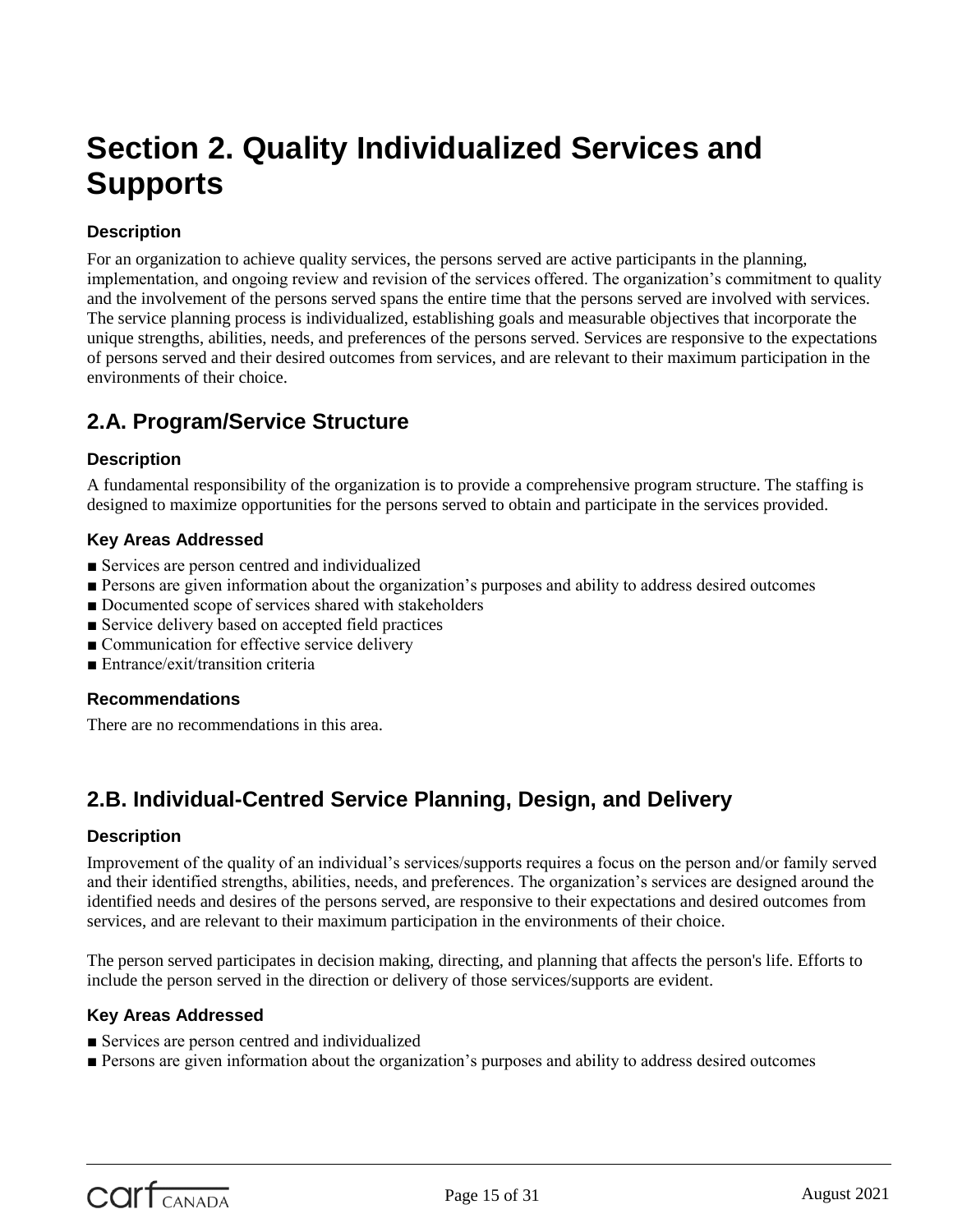#### **Recommendations**

**2.B.5.b.(2) 2.B.5.b.(3) 2.B.5.b.(4)**

Although the majority of coordinated individualized service plans identify specific measurable objectives, methods/techniques to be used to achieve the objectives, and those responsible for implementation, formal goal setting is inconsistent within the supported living program. The organization is urged to ensure that the coordinated individualized service plans in the supported living program consistently identify specific measurable objectives, methods/techniques to be used to achieve the objectives, and those responsible for implementation. It is suggested that ILS utilize its well-written plain-language guide in its supported living services to educate the persons served about the value of setting goals and objectives and their ability to set their own goals. The organization might consider goals and objectives for persons served in the supported living program that relate to the supports frequently provided, such as being a good tenant and connecting with other community resources.

## **2.C. Medication Monitoring and Management**

#### **Key Areas Addressed**

- Current, complete records of medications used by persons served
- Written procedures for storage and safe handling of medications
- Educational resources and advocacy for persons served in decision making
- Physician review of medication use
- Training and education for persons served regarding medications

#### **Recommendations**

There are no recommendations in this area.

## **2.D. Employment Services Principle Standards**

#### **Description**

An organization seeking CARF accreditation in the area of employment services provides individualized services and supports to achieve identified employment outcomes. The array of services and supports may include:

- Identification of employment opportunities and resources in the local job market.
- Development of viable work skills that match workforce needs within the geographic area.
- Development of realistic employment goals.
- Establishment of service plans to achieve employment outcomes.
- Identification of resources and supports to achieve and maintain employment.
- Coordination of and referral to employment-related services and supports.

The organization maintains its strategic positioning in the employment sector of the community by designing and continually improving its services based on input from the persons served and from employers in the local job market, and managing results of the organization's outcomes management system. The provision of quality employment services requires a continuous focus on the persons served and the personnel needs of employers in the organization's local job market.

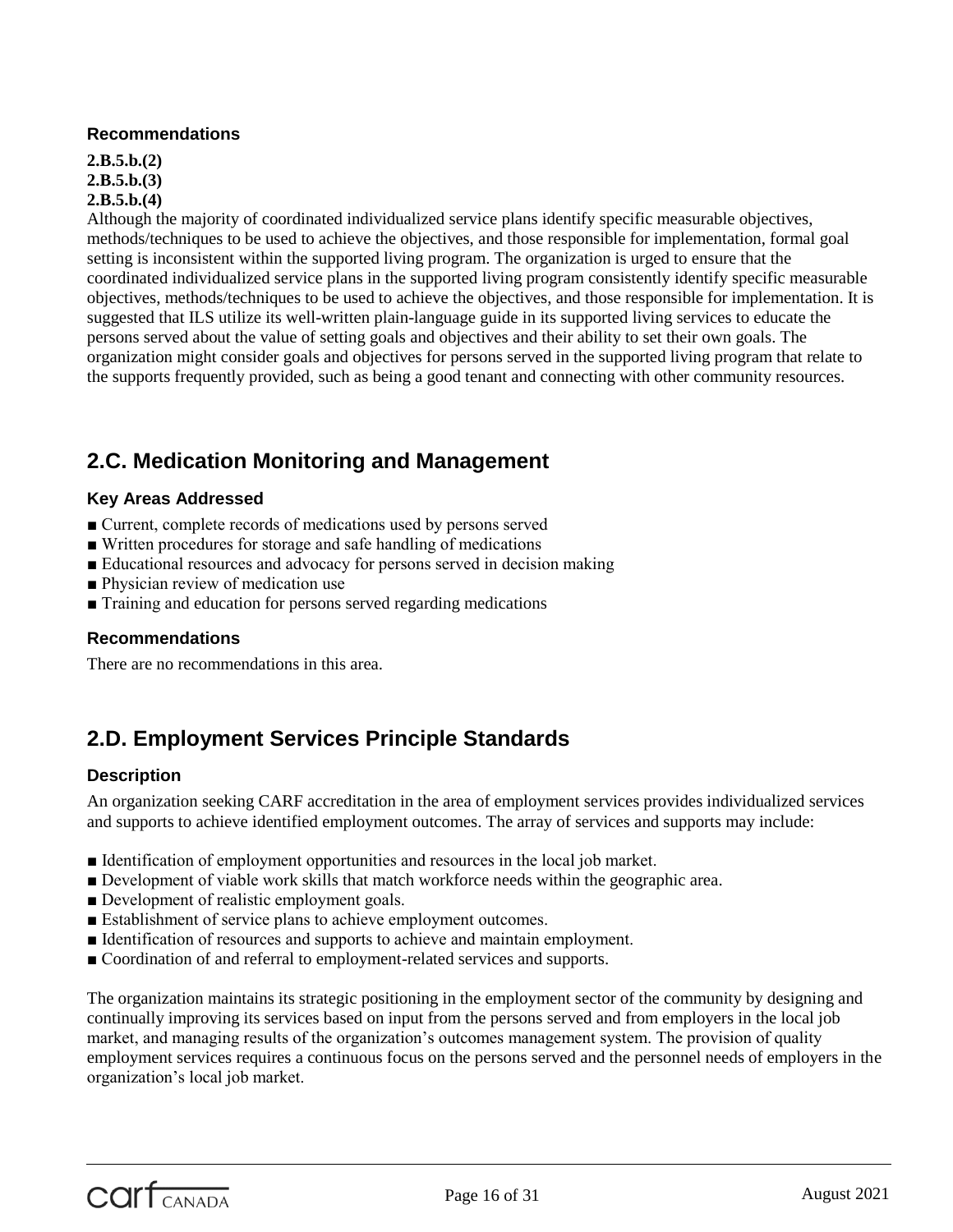Some examples of the quality results desired by the different stakeholders of these services and supports include:

- Individualized, appropriate accommodations.
- A flexible, interactive process that involves the person.
- Increased independence.
- Increased employment options.
- Timely services and reports.
- Persons served obtain and maintain employment consistent with their preferences, strengths, and needs.
- Person served obtains a job at minimum wage or higher and maintains appropriate benefits.
- Person served maintains the job.

#### **Key Areas Addressed**

- Goals of the persons served
- Community resources available
- Personnel needs of local employers
- Economic trends in the local employment sector

#### **Recommendations**

There are no recommendations in this area.

## **2.E. Community Services Principle Standards**

#### **Description**

An organization seeking CARF accreditation in the area of community services assists the persons and/or families served in obtaining access to the resources and services of their choice. The persons and/or families served are included in their communities to the degree they desire. This may be accomplished by direct service provision or linkages to existing opportunities and natural supports in the community.

The organization obtains information from the persons and/or families served regarding resources and services they want or require that will meet their identified needs, and offers an array of services it arranges for or provides. The organization provides the persons and/or families served with information so that they may make informed choices and decisions.

The services and supports are changed as necessary to meet the identified needs of the persons and/or families served and other stakeholders. Service designs address identified individual, family, socioeconomic, and cultural needs.

Expected results from these services may include:

- Increased or maintained inclusion in meaningful community activities.
- Increased or maintained ability to perform activities of daily living.
- Increased self-direction, self-determination, and self-reliance.
- Increased self-esteem.

#### **Key Areas Addressed**

- Access to community resources and services
- Enhanced quality of life
- Community inclusion
- Community participation

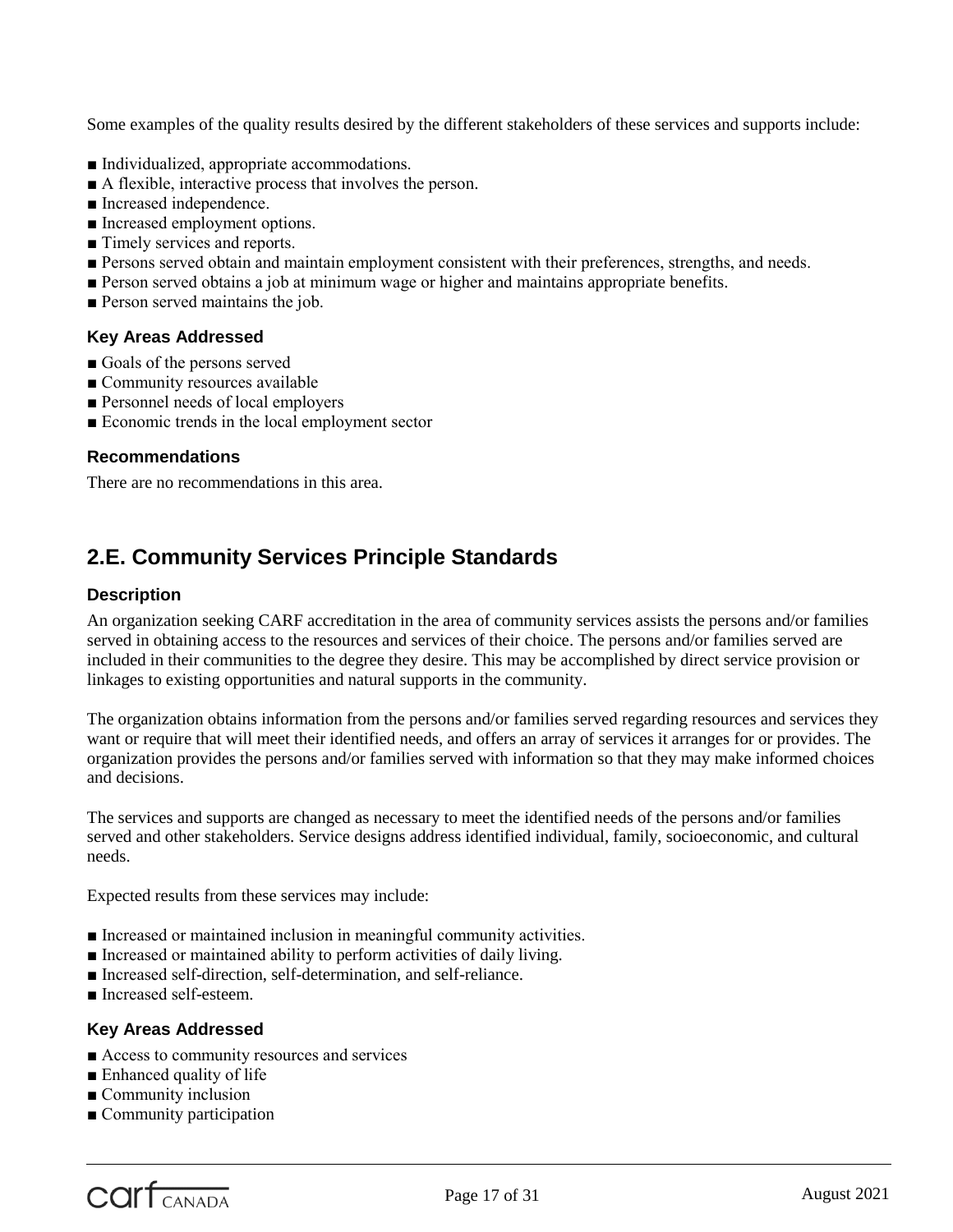#### **Recommendations**

There are no recommendations in this area.

## **Section 3. Employment Services**

#### **Description**

An organization seeking CARF accreditation in the area of employment services assists the persons served through an individualized person-centred process to obtain access to the services, supports, and resources of their choice to achieve their desired outcomes. This may be accomplished by direct service provision, linkages to existing generic opportunities and natural supports in the community, or any combination of these. The persons served are included in their communities to the degree they desire.

The organization provides the persons served with information so that they may make informed choices and decisions. Although we use the phrase person served, this may also include family served, as appropriate to the service and the individual.

The services and supports are arranged and changed as necessary to meet the identified desires of the persons served. Service designs address identified individual, family, socioeconomic, and cultural preferences.

Depending on the program's scope of services, expected results from these services/supports may include:

- Increased inclusion in community activities.
- Increased self-direction, self-determination, and self-reliance.
- Self-esteem.
- Community citizenship.
- Increased independence.
- Meaningful activities.
- Increased employment options.
- Employment obtained and maintained.
- Competitive employment.
- Employment at or above minimum wage.
- Economic self-sufficiency.
- Employment with benefits.
- Career advancement.

## **3.G. Community Employment Services (CES)**

#### **Description**

Community employment services assist persons to obtain successful community employment opportunities that are responsive to their choices and preferences. Through a strengths-based approach, the program provides persondirected services/supports to individuals to choose, achieve, and maintain employment in integrated community employment settings.

Work is a fundamental part of adult life. Individually tailored job development, training, and support recognize each person's employability and potential contribution to the labour market. Persons are supported as needed through an individualized person-centred model of services to choose and obtain a successful employment opportunity consistent with their preferences, keep the employment, and find new employment if necessary or for purposes of career advancement.

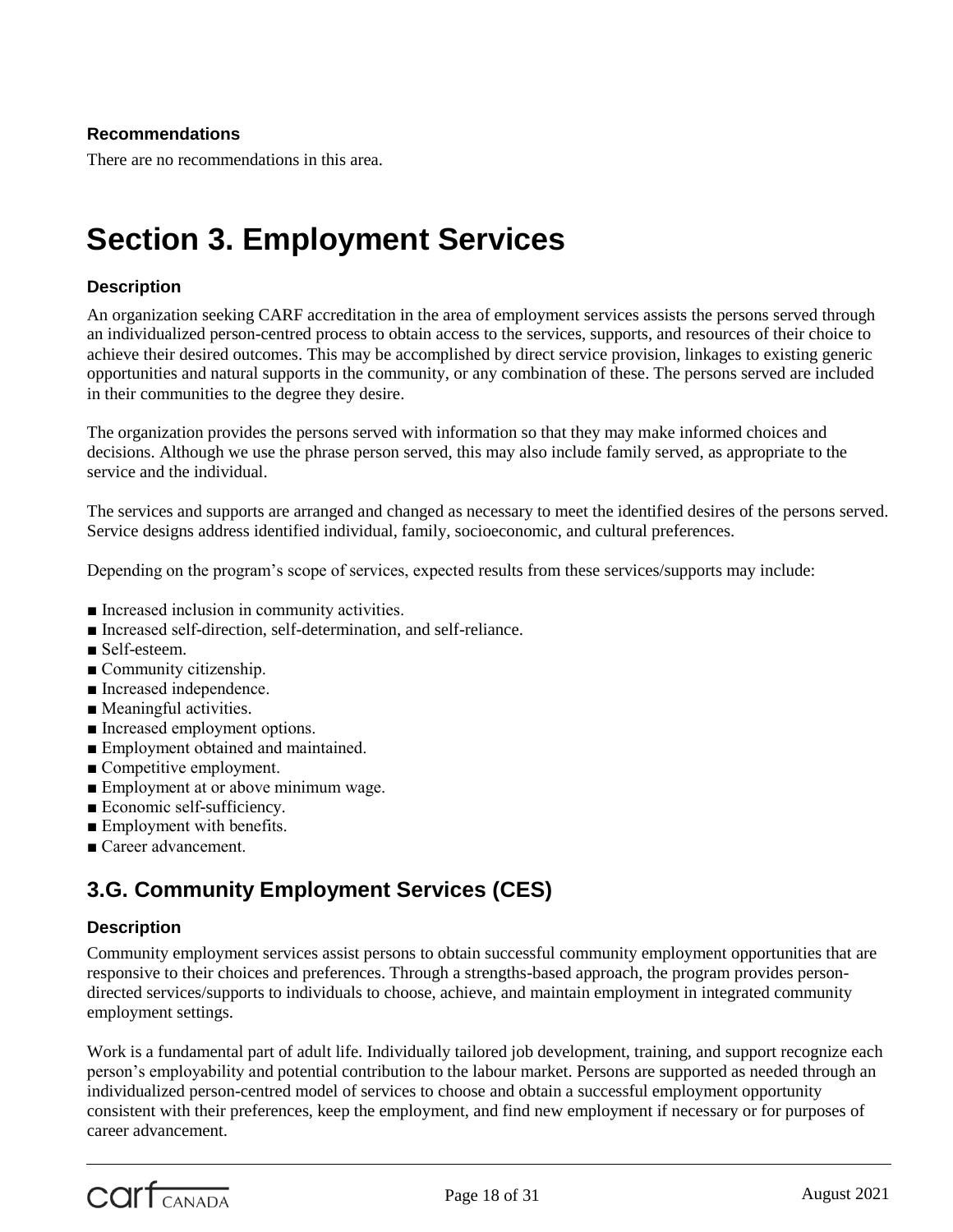Such services may be described as individualized competitive employment, individual placements, contracted temporary personnel services, competitive employment, supported employment, transitional employment, mobile work crews, contracted work groups in the community, community-based SourceAmerica® contracts, and other business-based work groups in community-integrated designs. In Canada, employment in the form of bona fide volunteer placements is possible.

Individuals may be paid by community employers or by the organization. Employment is in the community.

The following service categories are available under Community Employment Services (please refer to the program descriptions and applicable standards):

- Job Development (CES:JD)
- Employment Supports (CES:ES)

If an organization provides only Job Development or Employment Supports, then it may be accredited for only that service. If it is providing both Job Development and Employment Supports, then it must seek accreditation for both. If any clarification is needed, please contact your CARF resource specialist. There is no charge for consultation.

Depending on the scope of the services provided, some examples of the quality outcomes desired by the different stakeholders of these services include:

- Persons obtain community employment.
- Persons obtain individualized competitive employment.
- Employment matches interests and desires of persons.
- Wages, benefits, and hours of employment achieved as desired.
- Average number of hours worked per week increases.
- Average number of hours worked per week meets the desires of the person served.
- Full-time employment with benefits.
- Transition-age youth move directly from their educational environment into community employment.
- Potential for upward mobility.
- Self-sufficiency.
- Integration.
- Responsive services.
- Safe working conditions.
- Cost-effective for placement achieved.
- Performance level achieved meets requirements of job or position.
- Increase in skills.
- Increase in productivity.
- Increase in hours worked.
- Increase in pay.
- Employment retention.
- Increase in natural supports from coworkers.
- Persons served treated with respect.
- Minimize length of time for supports.
- Type and amount of staff interaction meets needs.
- Employer satisfaction.
- Responsiveness to customers.

Job Development (CES:JD): Successful job development concurrently uses assessment information about the strengths and interests of the person seeking employment to target the types of jobs available from potential employers in the local labour market. Typical job development activities include reviewing local employment opportunities and developing potential employers/customers through direct and indirect promotional strategies. Job

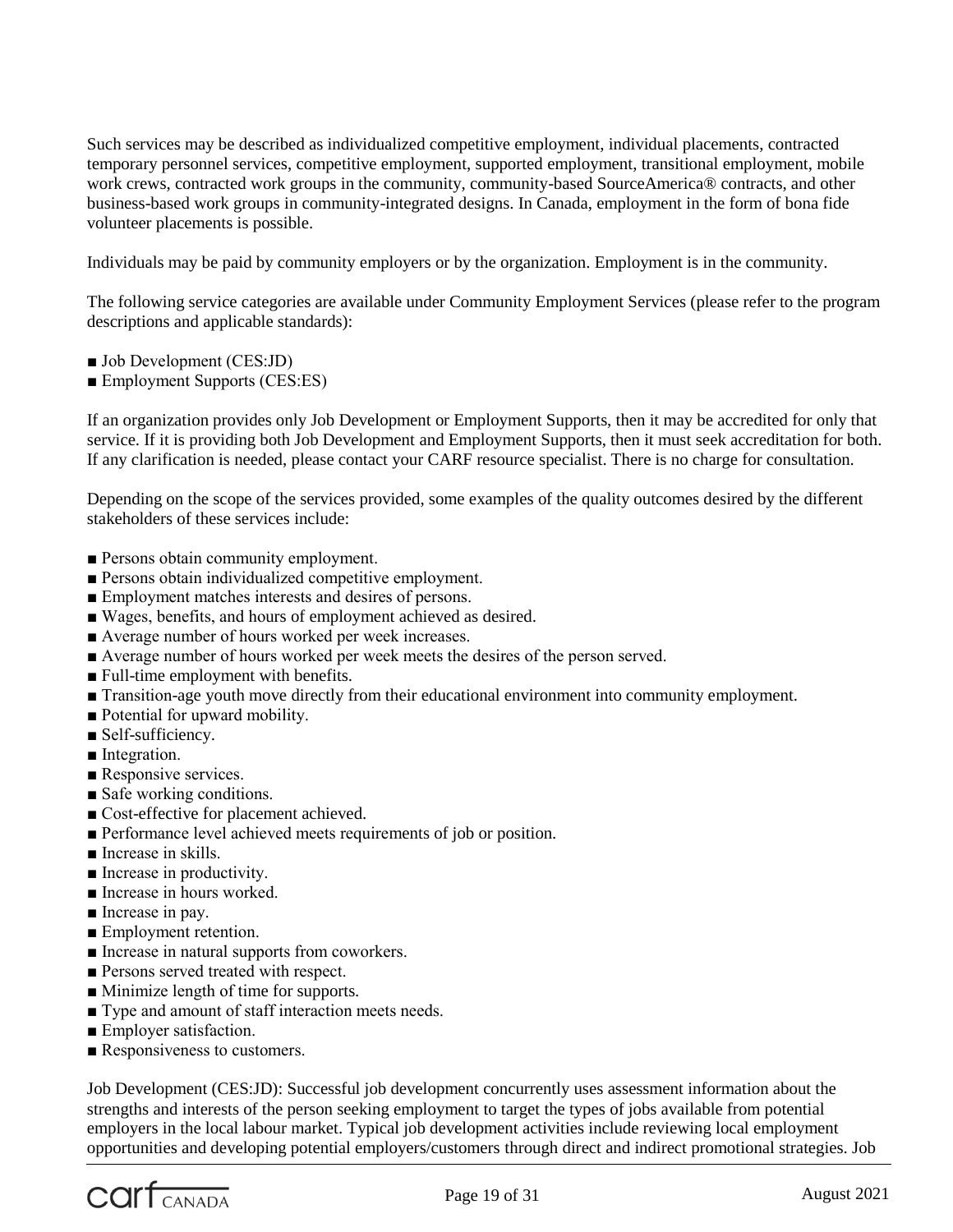development may include facilitating a hiring agreement between an employer and a person seeking employment. Some persons seeking employment may want assistance at only a basic, informational level, such as support for a self-directed job search.

Employment Supports (CES:ES): Employment support services promote successful training of a person to a new job, job adjustment, retention, and advancement. These services are based on the individual employee with a focus on achieving long-term retention of the person in the job. The level of employment support services is individualized to each employee and the complexity of the job.

Often supports are intensive for the initial orientation and training of an employee with the intent of leading to natural supports and/or reduced external job coaching. However, some persons may not require any employment supports at the job site; others may require intensive initial training with a quick decrease in supports, while some will be most successful when long-term supports are provided.

Supports can include assisting the employee with understanding the job culture, industry practices, and work behaviours expected by the employer. It may also include helping the employer and coworkers to understand the support strategies and accommodations needed by the worker.

Supports are a critical element of the long-term effectiveness of community employment. Support services address issues such as assistance in training a person to complete new tasks, changes in work schedule or work promotion, a decrease in productivity of the person served, adjusting to new supervisors, and managing changes in non-work environments or other critical life activities that may affect work performance. Routine follow-up with the employer and the employee is crucial to continued job success.

#### **Key Areas Addressed**

- Integrated employment choice
- Integrated employment obtainment
- Employment provided in regular business settings
- Integrated employment retention
- Provides career advancement resources

#### **Recommendations**

There are no recommendations in this area.

## **Section 4. Community Services**

#### **Description**

An organization seeking CARF accreditation in the area of community services assists the persons served through an individualized person-centred process to obtain access to the services, supports, and resources of their choice to achieve their desired outcomes. This may be accomplished by direct service provision, linkages to existing generic opportunities and natural supports in the community, or any combination of these. The persons served are included in their communities to the degree they desire.

The organization provides the persons served with information so that they may make informed choices and decisions. Although we use the phrase person served, this may also include family served, as appropriate to the service and the individual.

The services and supports are arranged and changed as necessary to meet the identified desires of the persons served. Service designs address identified individual, family, socioeconomic, and cultural preferences.

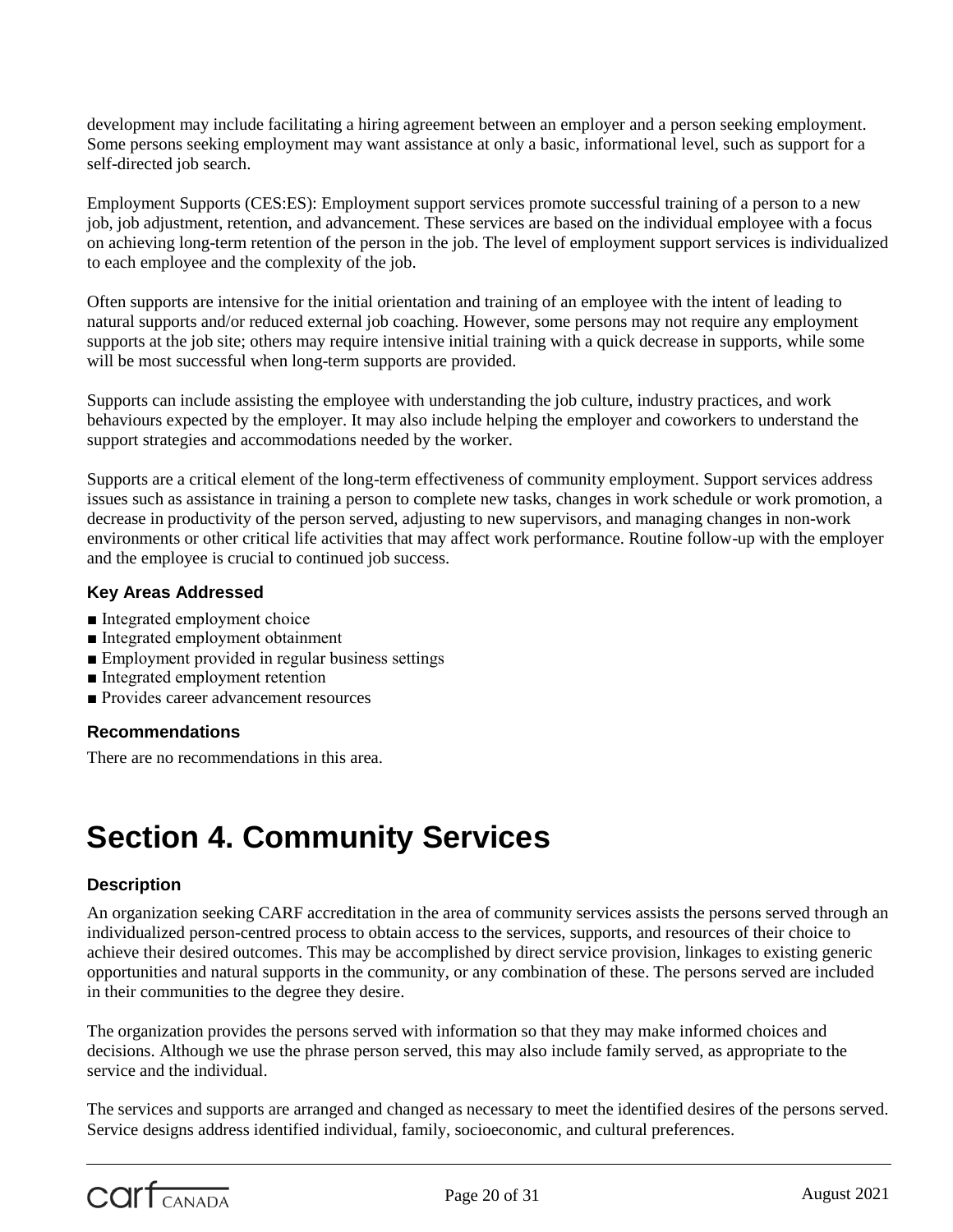Depending on the program's scope of services, expected results from these services/supports may include:

- Increased inclusion in community activities.
- Increased or maintained ability to perform activities of daily living.
- Increased self-direction, self-determination, and self-reliance.
- Self-esteem.
- Housing opportunities.
- Community citizenship.
- Increased independence.
- Meaningful activities.
- Increased employment options.

## **4.A. Services for Children and Youth (SCY)**

#### **Description**

Services for children and youth include prevention, early intervention, preschool programs, early years programs, after-school programs, outreach, and services coordination. Services/supports may be provided in a variety of settings, such as a family's private home; the organization's facility; and community settings such as parks, recreation areas, preschools, or child day care programs not operated by the organization. In all cases, the physical setting, equipment, and environment meet the identified needs of the children and youth served and their families. Families are the primary decision makers and play a critical role, along with team members, in the process of identifying needs and services.

Early intervention services are structured and coordinated to facilitate the achievement of optimal development through the provision of prevention, assessment, education, development, and/or therapeutic services to infants and toddlers with disabilities or who are at risk of developmental delay and their families. Early intervention focuses on helping infants and toddlers learn the basic and brand-new skills that typically develop during the first years of life. Broadly speaking, developmental delay means a child is delayed in some area of development. There are five areas in which development may be affected:

- Cognitive development.
- Physical development.
- Communication development.
- Social or emotional development.
- Adaptive development.

Assessment is conducted to determine each child's unique needs and the early intervention services appropriate to address those needs. Families are the primary decision makers in the planning of early intervention services along with personnel relevant to the services being provided. Family-directed services also help family members understand the specific needs of their child and how to enhance the child's development.

Child and adolescent services focus on the development of skills needed by the child/adolescent to succeed in school, their family, and their community. An organization may provide an array of distinct services that fall under the heading of child and adolescent services, with different service delivery models that incorporate different practices. Services are individualized to meet the changing needs of the children/adolescents served. Child and adolescent services empower the child/adolescent to develop skills in decision making, including maximizing their participation in the service planning process. Involvement of other team members depends on what the child/adolescent needs and the scope of the services provided. Team members could come from several agencies and may include therapists, child development specialists, social workers, educators, medical professionals, and others.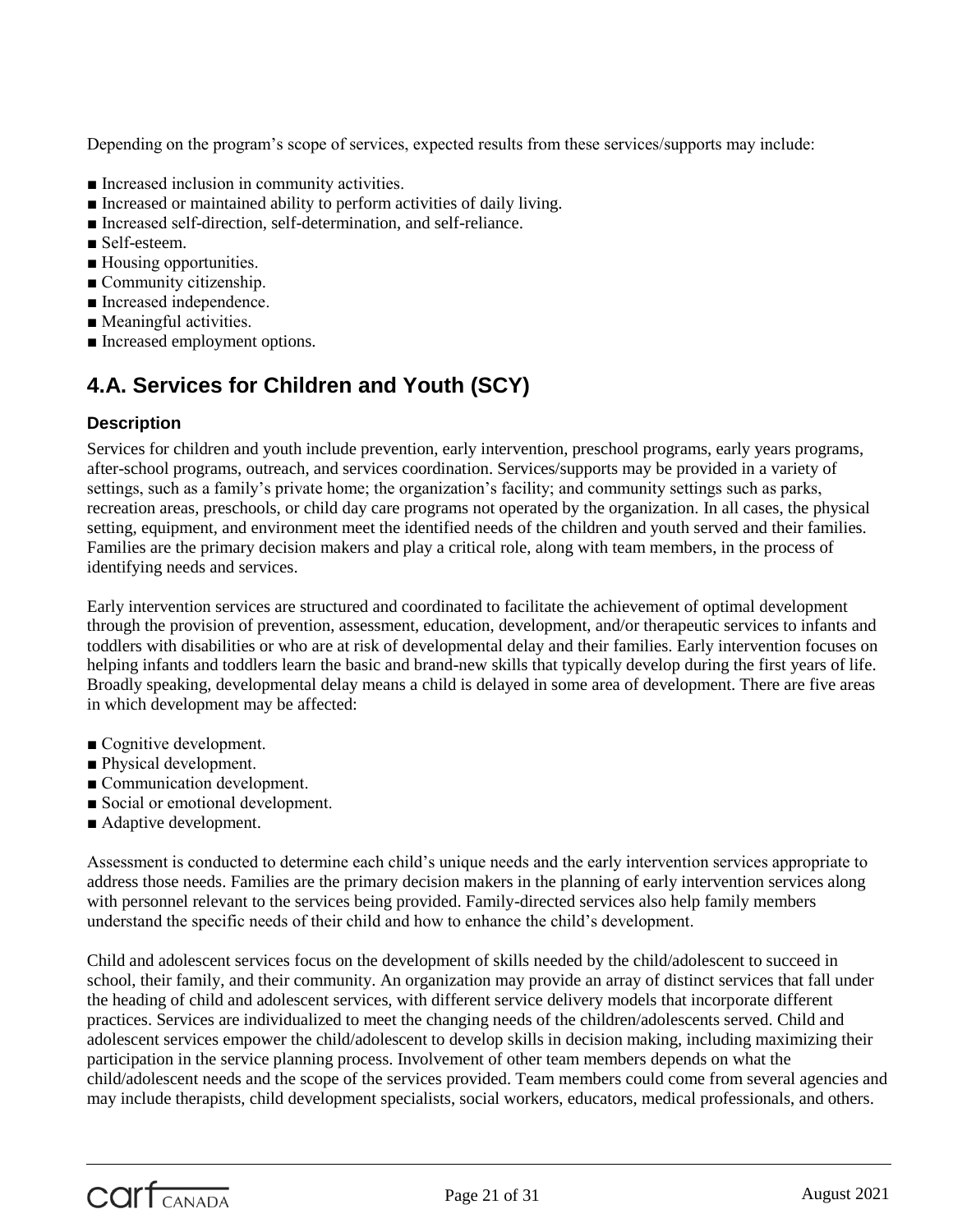Some examples of the quality outcomes desired by the different stakeholders of services for children and youth include:

- Services individualized to needs and desired outcomes.
- Collection and use of information regarding development and function as relevant to the scope of the services.
- Children/youth acquiring new skills.
- Collaborative approach involving family members in services.
- Transition planning that supports continuity of services and developmental transitions.
- Increased responsibility of children/youth to make decisions.
- Personal safety of youth in the community.

#### **Key Areas Addressed**

- Early intervention
- Individualized services based on identified needs and desired outcomes
- Communication with families and other supports/services
- Collaborative service planning
- Healthcare, safety, emotional, and developmental needs of child/youth
- Skill development for decision making
- Planning for successful transitions

#### **Recommendations**

There are no recommendations in this area.

## **4.E. Host Family/Shared Living Services (HF/SLS)**

#### **Description**

Host family/shared living services assist a person served to find a shared living situation in which the person is a valued person in the home and has supports as desired to be a participating member of the community. An organization may call these services, which are provided under a contract or written agreement with the host family/shared living provider, a variety of names, such as host family services, shared living services or supports, alternative family living, structured family care giving, family care, or home share.

Getting the person in the right match is a critical component to successful host family/shared living services. The organization begins by exploring with the person served what constitutes quality of life for the individual and identifies applicant host family/shared living providers who are a potential match with the person's identified criteria. The person served makes the final decision of selecting a family/shared living provider.

Safety, responsibility, and respect between or amongst all people in the home are guiding principles in these services. Persons are supported to have meaningful reciprocal relationships both within the home, where they contribute to decision making, and in the community. The host family/shared living provider helps the person served to develop natural supports and strengthen existing networks. Relationships with the family of origin or extended family are maintained as desired by the person served. The provider supports the emotional, physical, and personal well-being of the person.

Persons develop their personal lifestyle and modify the level of support over time, if they so choose. The host family/shared living provider encourages and supports the person served to make decisions and choices.

The host family/shared living provider does not necessarily have to be a family, as it could be an individual supporting the person. Although the "home" is generally the host family/shared living provider's home or residence, it may also be the home of the person served.

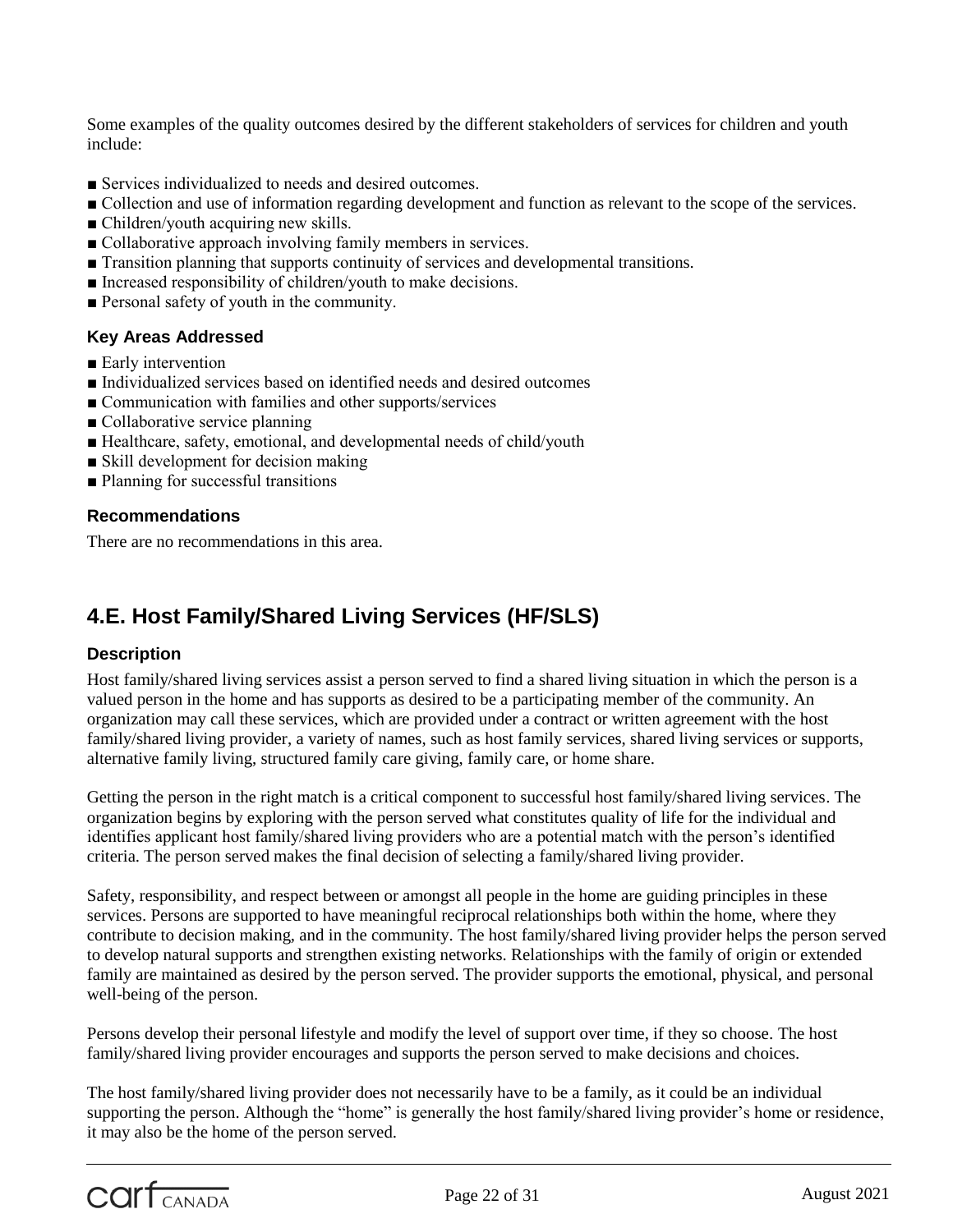Some examples of the quality results desired by the different stakeholders of these services and supports include:

- Quality of life as identified by the person served is enhanced.
- Increased independence.
- Increased community access.
- Persons served choose whom they will live with and where.
- Participation of the persons in the community.
- Community membership.
- Support for personal relationships.
- Increased natural supports.
- Strengthened personal networks.
- Supports accommodate individual needs.
- Persons feel safe.
- Persons feel that the supports they need/want are available.
- Persons decide where they live.
- Persons feel valued.
- Persons have meaningful relationships.
- Persons develop natural supports.
- Persons participate in their community.

#### **Key Areas Addressed**

- Appropriate matches of non-family participants with homes
- Contracts that identify roles, responsibilities, needs, and monitoring
- Needed supports
- Community living services in a long-term family-based setting
- Sense of permanency

#### **Recommendations**

There are no recommendations in this area.

## **4.F. Respite Services (RS)**

#### **Description**

Respite services facilitate access to time-limited, temporary relief from the ongoing responsibility of service delivery for the persons served, families, and/or organizations. Respite services may be provided in the home, in the community, or at other sites, as appropriate. An organization providing respite services actively works to ensure the availability of an adequate number of direct service personnel.

Some examples of the quality results desired by the different stakeholders of these services/supports include:

- Services/supports are responsive to the family's needs.
- Services/supports are safe for persons.
- Services/supports accommodate medical needs.

#### **Key Areas Addressed**

- Time-limited, temporary relief from service delivery
- Accommodation for family's living routine and needs of person served

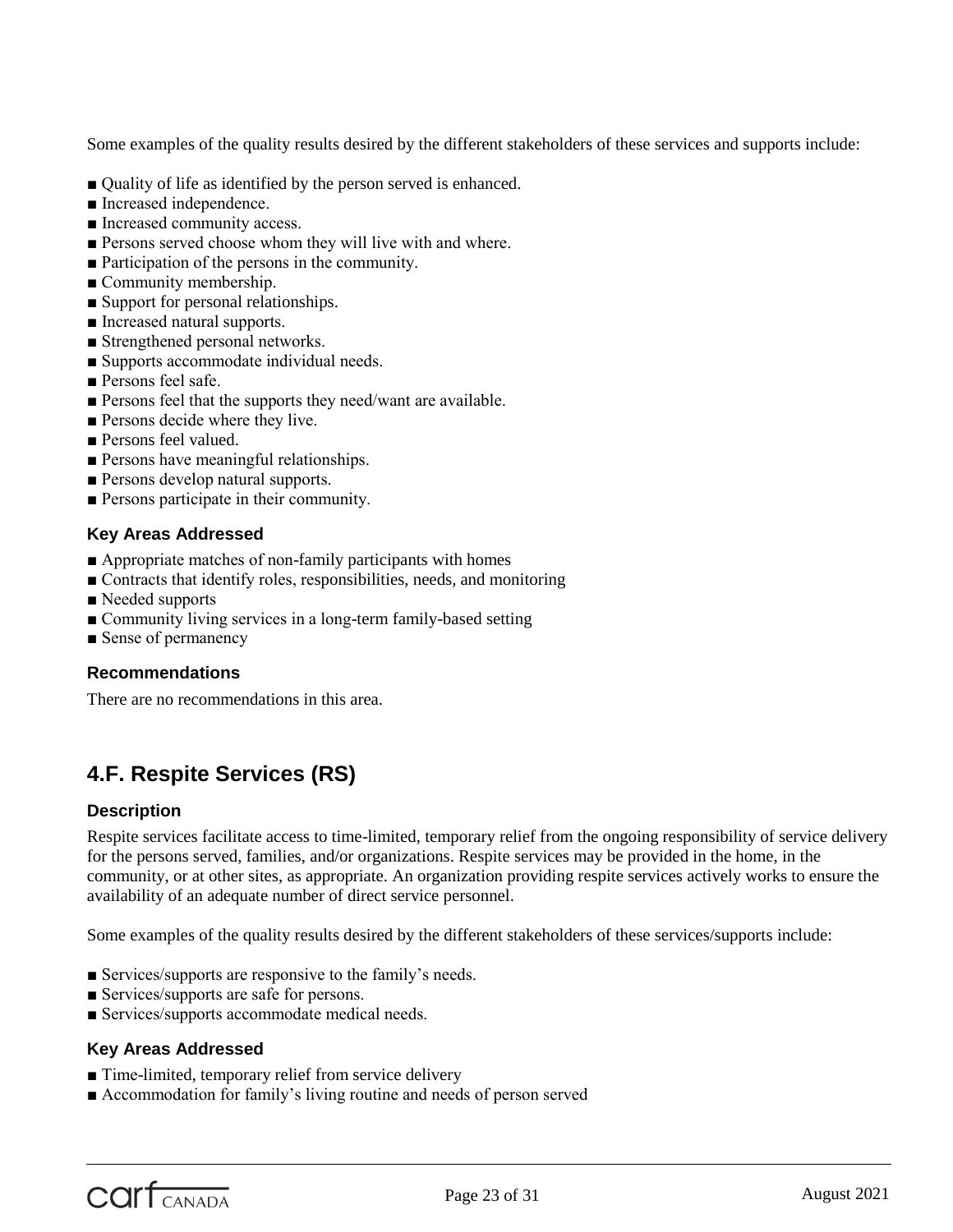#### **Recommendations**

There are no recommendations in this area.

## **4.G. Community Integration (COI)**

#### **Description**

Community integration is designed to help persons to optimize their personal, social, and vocational competency to live successfully in the community. Persons served are active partners in determining the activities they desire to participate in. Therefore, the settings can be informal to reduce barriers between staff members and persons served. An activity centre, a day program, a clubhouse, and a drop-in centre are examples of community integration services. Consumer-run programs are also included.

Community integration provides opportunities for the community participation of the persons served. The organization defines the scope of these services and supports based on the identified needs and desires of the persons served. This may include services for persons who without this option are at risk of receiving services full-time in more restrictive environments with intensive levels of supports such as hospitalization or nursing home care. A person may participate in a variety of community life experiences or interactions that may include, but are not limited to:

- Leisure or recreational activities.
- Communication activities.
- Spiritual activities.
- Cultural activities.
- Pre-vocational experiences.
- Vocational pursuits.
- Volunteerism in the community.
- Educational and training activities.
- Development of living skills.
- Health and wellness promotion.
- Orientation, mobility, and destination training.
- Access and utilization of public transportation.
- Interacting with volunteers from the community in program activities.

■ Community collaborations and social connections developed by the program (partnerships with community entities such as senior centres, arts councils, etc.).

Some examples of the quality results desired by the different stakeholders of these services include:

- Community participation.
- Increased independence.
- Increased interdependence.
- Greater quality of life.
- Skill development.
- Slowing of decline associated with aging.
- Volunteer placement.
- Movement to employment.
- Centre-based socialization activities during the day that enable persons to remain in their community residence.

■ Activity alternatives to avoid or reduce time spent in more restrictive environments, such as hospitalization or nursing home care.

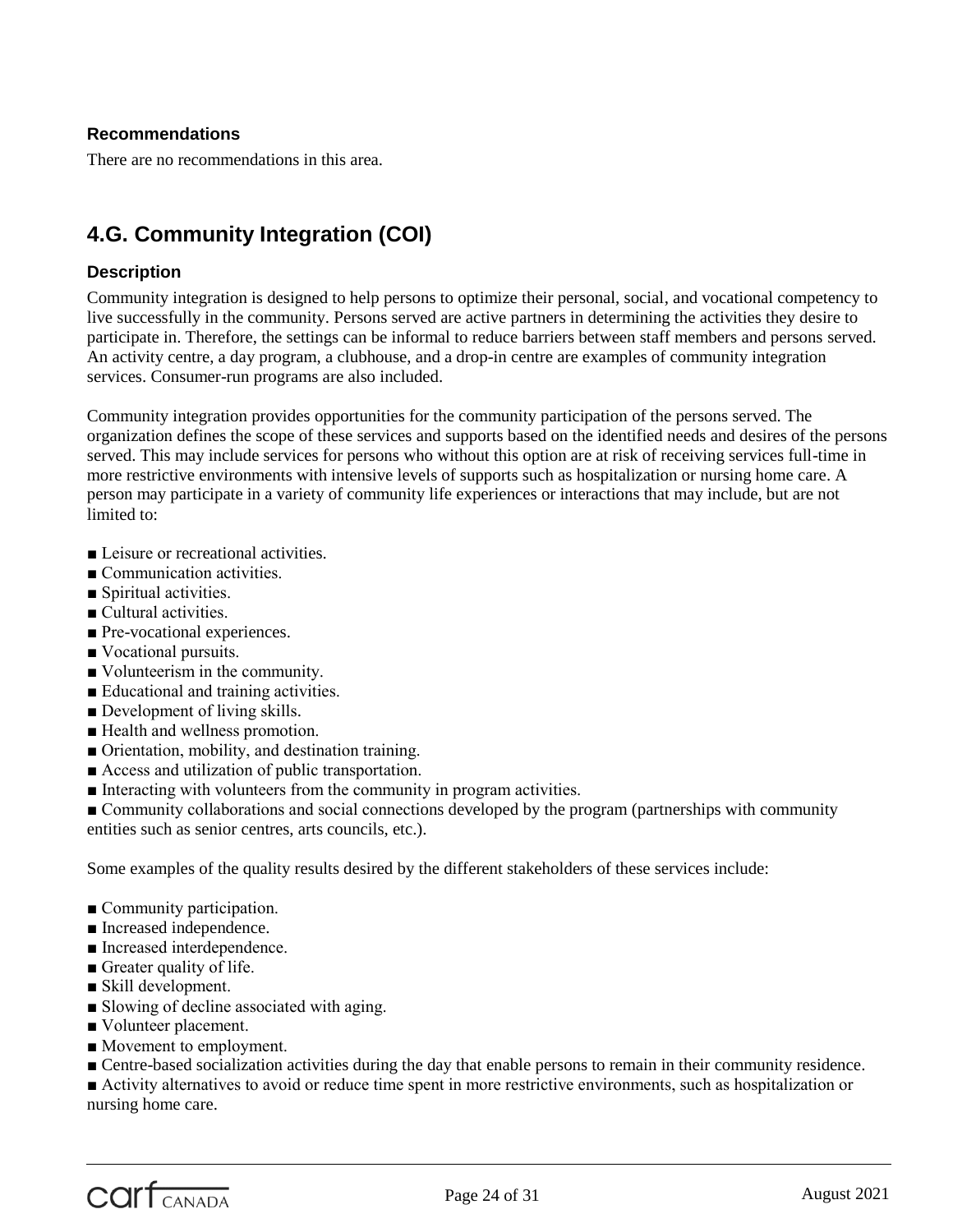#### **Key Areas Addressed**

■ Opportunities for community participation

#### **Recommendations**

There are no recommendations in this area.

## **4.H. Community Housing (CH)**

#### **Description**

Community housing addresses the desires, goals, strengths, abilities, needs, health, safety, and life span issues of the persons served, regardless of the home in which they live and/or the scope, duration, and intensity of the services they receive. The residences in which services/supports are provided are typically owned, rented, leased, or operated directly by the organization, or may be owned, rented, or leased by a third party, such as a governmental entity. Providers exercise control over these sites in terms of having direct or indirect responsibility for the physical conditions of the facility.

Community housing is provided in partnership with individuals. These services/supports are designed to assist the persons served to achieve success in and satisfaction with community living. They may be temporary or long-term in nature. The services/supports are focused on home and community integration and engagement in productive activities. Community housing enhances the independence, dignity, personal choice, and privacy of the persons served. For persons in alcohol and other drug programs, these services/supports are focused on providing sober living environments to increase the likelihood of sobriety and abstinence and to decrease the potential for relapse.

Community housing programs may be referred to as group homes, halfway houses, three-quarter way houses, recovery residences, sober housing, domestic violence or homeless shelters, and safe houses. These programs may be located in rural or urban settings and in houses, apartments, townhouses, or other residential settings owned, rented, leased, or operated by the organization. They may include congregate living facilities and clustered homes/apartments in multiple-unit settings. These residences are often physically integrated into the community, and every effort is made to ensure that they approximate other homes in their neighbourhoods in terms of size and number of individuals.

Community housing may include either or both of the following:

■ Transitional living that provides interim supports and services for persons who are at risk of institutional placement, persons transitioning from institutional settings, or persons who are homeless. Transitional living is typically provided for six to twelve months and can be offered in congregate settings that may be larger than residences typically found in the community.

■ Long-term housing that provides stable, supported community living or assists the persons served to obtain and maintain safe, affordable, accessible, and stable housing.

The residences in which community housing services are provided must be identified in the survey application. These sites will be visited during the survey process and identified in the survey report and accreditation decision as a site at which the organization provides a community housing program.

#### **Key Areas Addressed**

- Safe, secure, private location
- Support to persons as they explore alternatives
- In-home safety needs

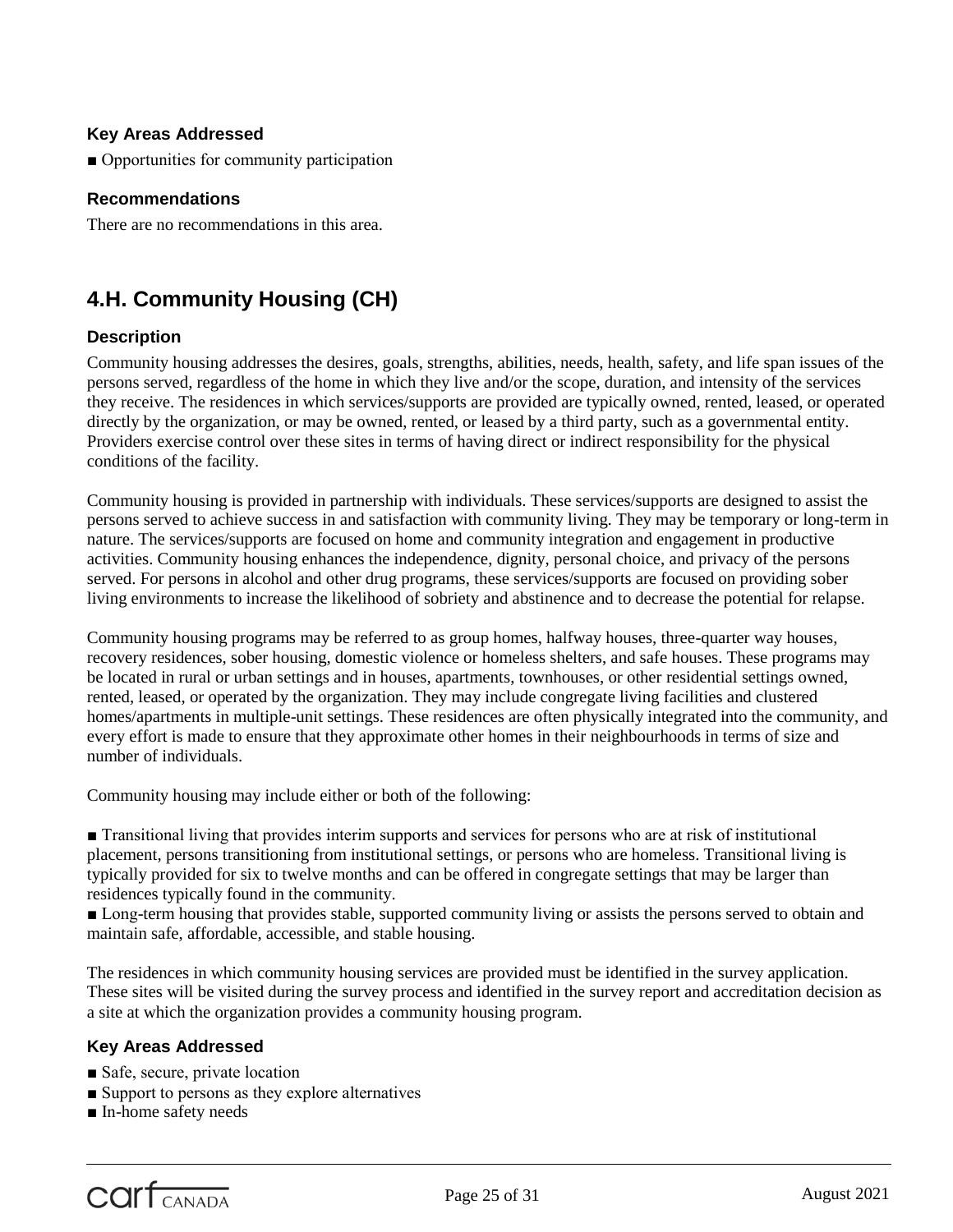- Access as desired to community activities
- Options to make changes in living arrangements
- System for on-call availability of personnel

#### **Recommendations**

There are no recommendations in this area.

## **4.I. Supported Living (SL)**

#### **Description**

Supported living addresses the desires, goals, strengths, abilities, needs, health, safety, and life span issues of persons usually living in their own homes (apartments, townhouses, or other residential settings). Supported living services are generally long-term in nature but may change in scope, duration, intensity, or location as the needs and preferences of individuals change over time.

Supported living refers to the support services provided to the person served, not the residence in which these services are provided. A sample of people receiving services/supports in these sites will be visited as part of the interview process. Although the residence will generally be owned, rented, or leased by the person who lives there, the organization may occasionally rent or lease an apartment when the person served is unable to do so. Typically, in this situation the organization would co-sign or in other ways guarantee the lease or rental agreement; however, the person served would be identified as the tenant.

Supported living programs may be referred to as supported living services, independent living, supportive living, semi-independent living, and apartment living, and services/supports may include home health aide and personal care attendant services. Typically there would not be more than two or three persons served living in a residence, no house rules or structure would be applied to the living situation by the organization, and persons served can come and go as they please. Service planning often identifies the number of hours and types of support services provided.

The home or individual apartment of the person served, even when the organization holds the lease or rental agreement on behalf of the person served, is not included in the survey application or identified as a site on the accreditation outcome.

Some examples of the quality results desired by the different stakeholders of these services/supports include:

- Persons served achieving choice of housing, either rent or ownership.
- Persons served choosing whom they will live with, if anyone.
- Minimizing individual risks.
- Persons served have access to the benefits of community living.
- Persons served have autonomy and independence in making life choices.

#### **Key Areas Addressed**

- Safe, affordable, accessible housing chosen by the individual
- Supports available based on needs and desires
- In-home safety needs
- Living as desired in the community
- Support personnel available based on needs
- Persons have opportunities to access community activities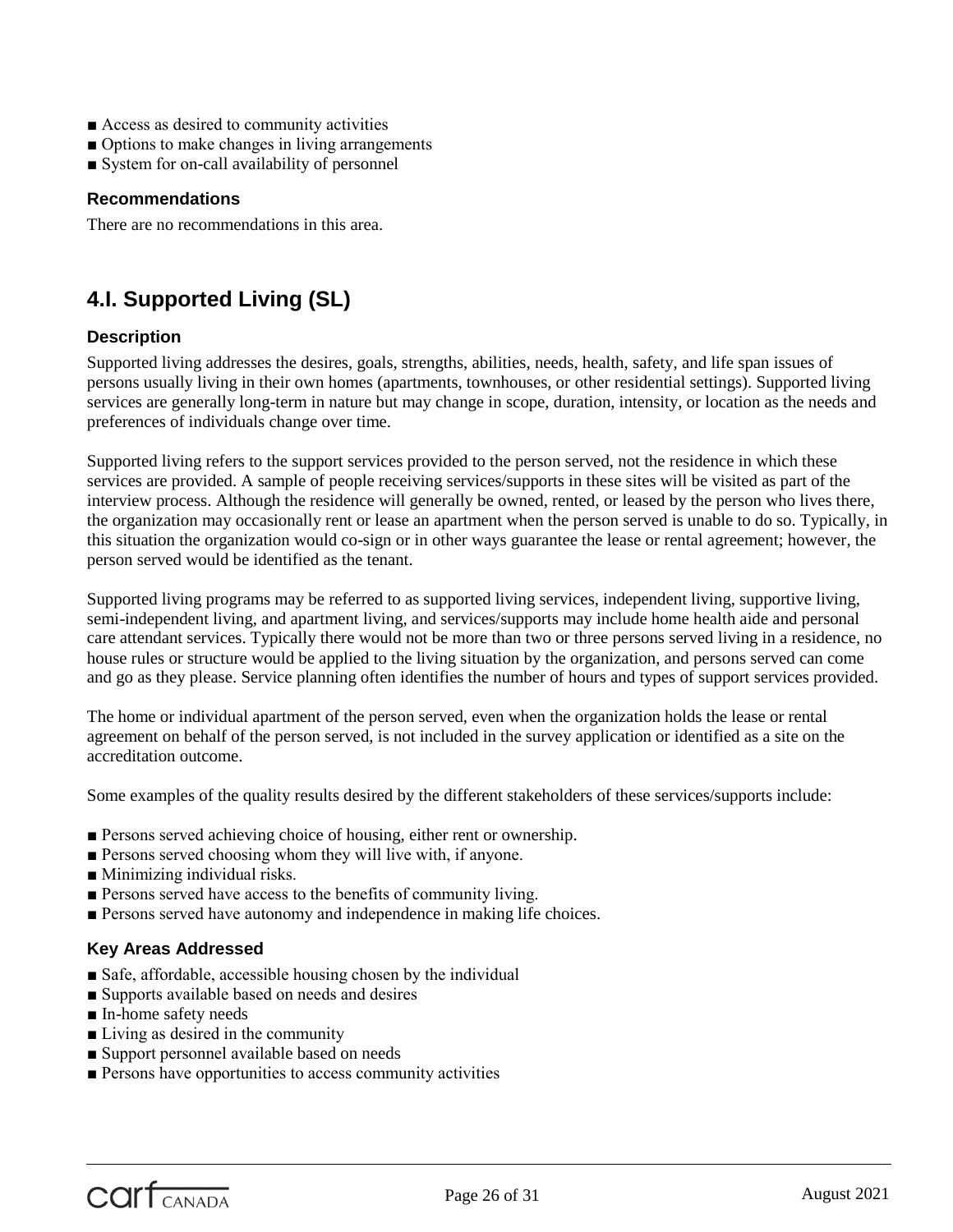#### **Recommendations**

There are no recommendations in this area.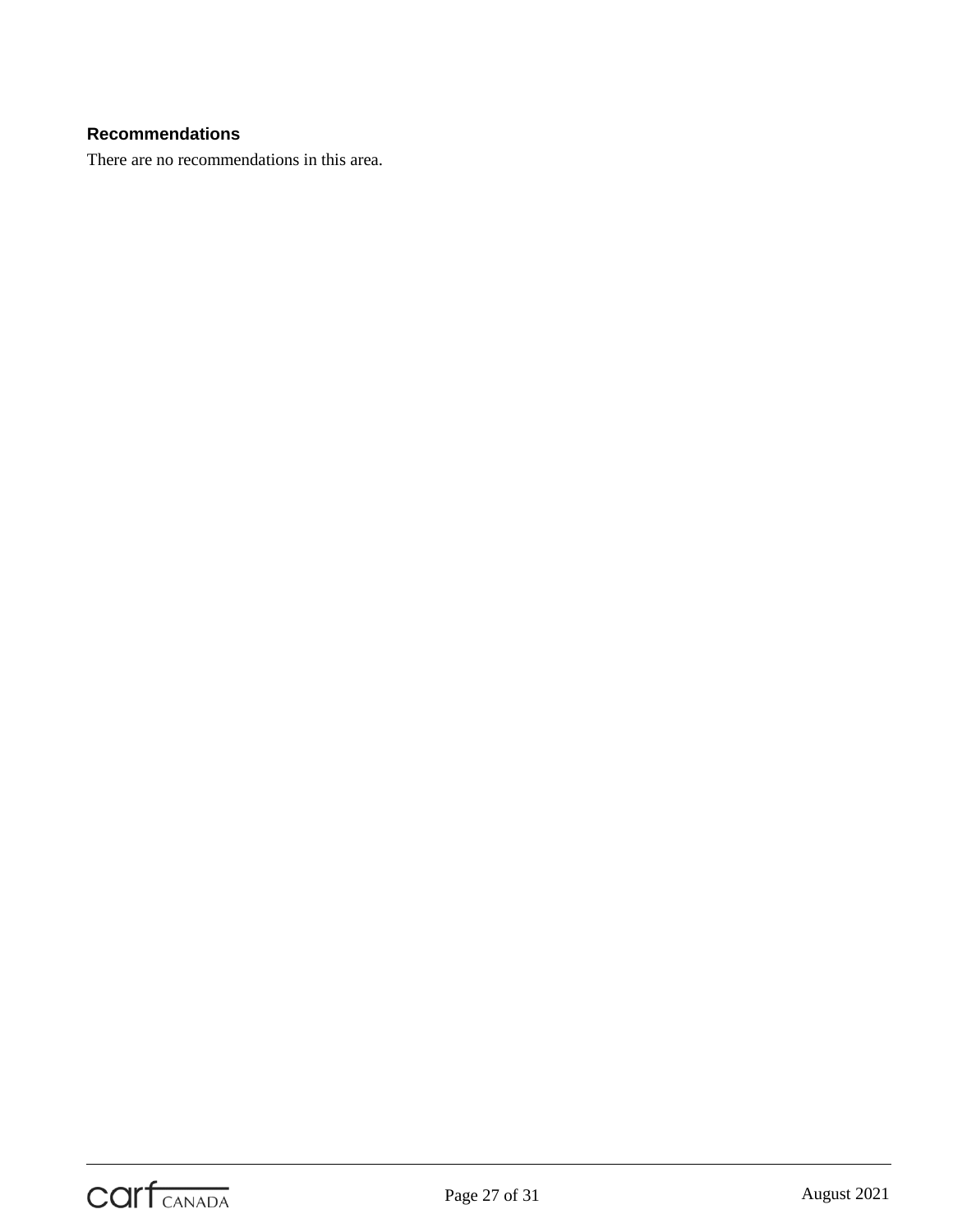## <span id="page-27-0"></span>**Program(s)/Service(s) by Location**

#### **Inclusion Langley Society**

23535 44th Avenue Langley BC V2Z 2V2 CANADA

Administrative Location Only

#### **36 Avenue Residence**

3613 202 Street Langley BC V3A 1R6 CANADA

Community Housing

#### **Bell Park Residence**

19888 37th Avenue Langley BC V3A 2S5 CANADA

Community Housing

#### **Belmont Residence**

3975 202nd Street Langley BC V3A 1R9 CANADA

Community Housing

#### **Bridge Centre (Clubhouse)**

23535 44th Avenue Langley BC V2Z 2V2 CANADA

Community Integration

#### **Bridlewoods**

23535 44th Avenue, Upper Bridge House Langley BC V2Z 2V2 CANADA

Community Housing

#### **Brookswood Residence**

19669 44B Avenue Langley BC V3A 5W3 CANADA

Community Housing

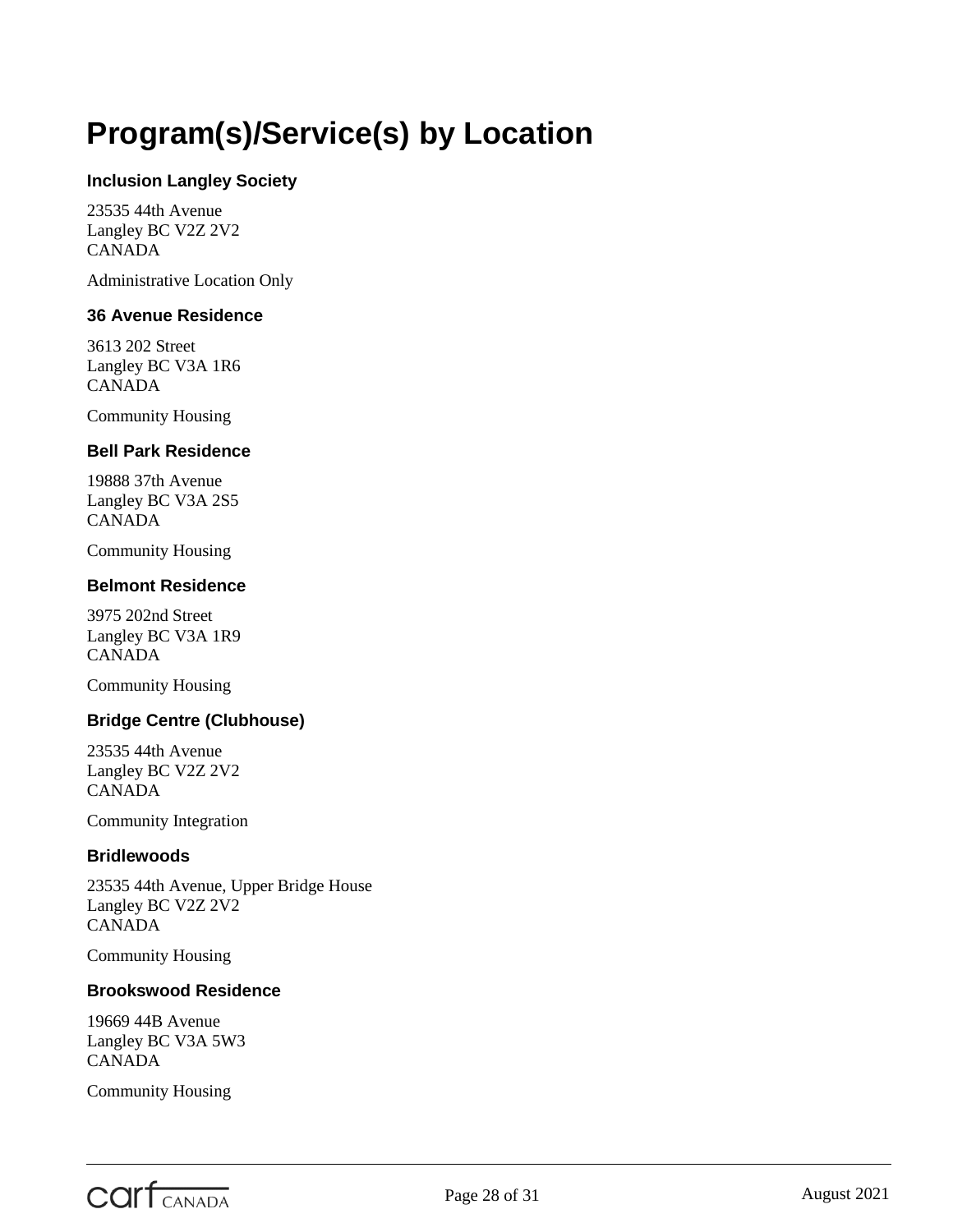#### **Child Development Services**

5171 221A Street, Suite 103 and 203 Langley BC V2Y 0A2 CANADA

Respite Services Services for Children and Youth: Child and Adolescent Services Services for Children and Youth: Early Intervention Services

#### **Clayton Heights**

6539 193B Street Surrey BC V4N 5P8 CANADA

Community Housing

#### **Connections**

20179 56th Avenue, Unit 1B Langley BC V3A 3Y6 CANADA

Community Integration

#### **Employment Satellite Service / LIFE**

4059 200th Street, Unit 104B Langley BC V3A 1K8 CANADA

Community Integration

#### **Explorations**

22071 48th Avenue, Unit 104 Langley BC V3A 3N1 CANADA

Community Integration

#### **Five Corners Residence**

21451 Old Yale Road Langley BC V3A 4M6 CANADA

Community Housing

#### **High Knoll Residence**

4830 196th Street Langley BC V3A 7Z7 CANADA

Community Housing

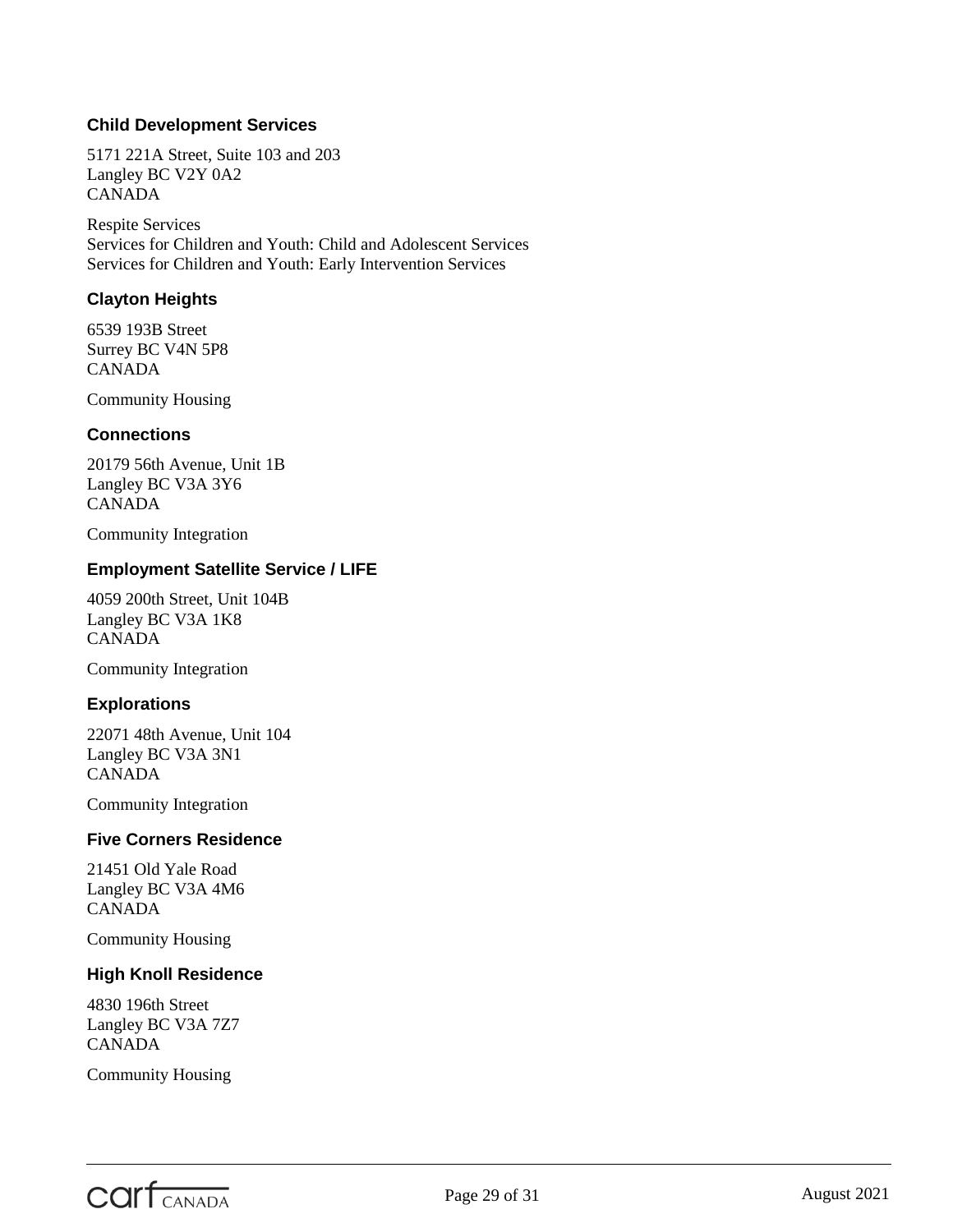#### **Home Sharing Services / Adult Respite Services**

20689 Fraser Highway, Unit 102 Langley BC V3A 4G4 CANADA

Host Family/Shared Living Services Respite Services

#### **Hunter Park Residence**

19977 45A Avenue Langley BC V3A 8C7 CANADA

Community Housing

#### **Individualized Services**

4059 200th Street, Unit 102B Langley BC V3A 1K8 CANADA

Community Integration

#### **Murrayville Residence**

21743 47B Avenue Langley BC V3A 8T2 CANADA

Community Housing

#### **Newlands Residence**

20935 51B Avenue Langley BC V3A 7K6 CANADA

Community Housing

#### **Partners in Employment / Customized Employment / Self Employment**

20689 Fraser Highway, Unit 103 Langley BC V3A 4G4 CANADA

Community Employment Services: Employment Supports Community Employment Services: Job Development

#### **Personal Supports Initiative (PSI)**

20512 Fraser Highway Langley BC V3A 4G2 CANADA

Community Integration